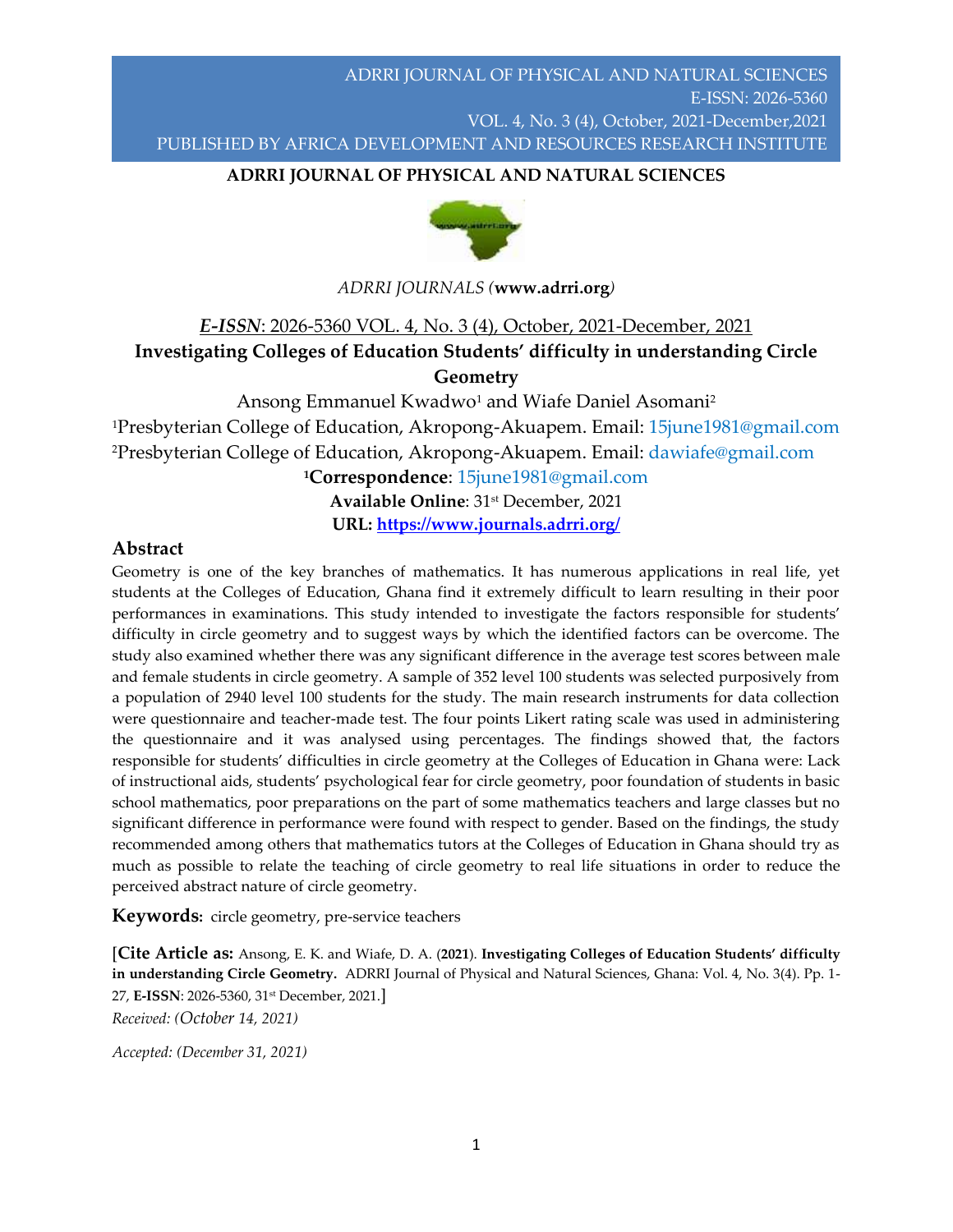#### **INTRODUCTION**

Over the years, the performance of students in circle geometry has not been encouraging. Researches have revealed that difficulty in teaching and learning of mathematics, in particular geometry, has led to mass failure in examinations (Adolphus, T. 2011). This mass failure in mathematics is seen at the Colleges of Education, Ghana and the trend of students' (Pre-Service teachers) performance in circle geometry has been on the decline (UCC, Chief Examiner's Report for EBS 143: Geometry and Trigonometry, 2018).

Again, several reports emanating from the West African Examination Council (WAEC) show that students who take WASSCE perform abysmally in circle theorem questions (WAEC, 2011, 2012, 2014, 2015 & 2018). In June 2018, the chief examiner for core Mathematics stated that most candidates who answered question 8 (a) demonstrated that their understanding of geometrical concepts were woefully inadequate. Candidates could not apply the cyclic quadrilateral theory and other geometrical principles to solve the problem. Mostly candidates refuse to answer circle theorem questions when they have other options. On rare occasion, those who answer questions on the topic, most of them demonstrate lack of understanding of the topic (Fletcher & Anderson, 2012) and because the students at the colleges of education are the product of these senior high schools, they come with little or no understanding of the topic. This study therefore sought to investigate the causes of students' difficulty in learning and understanding the concept "circle geometry" and to examine how best this problem could be overcome.

Again, according to the National Education Assessment (NEA) report, the mean of mathematics for P4 and P6 were respectively 41.7% and 43.8% (Ministry of Education, 2016) with Geometry being one of the key topics at that level. The NEA findings indicated that primary school pupils were challenged by mathematics, with only 22% of P4 pupils and 25% of P6 pupils achieving proficiency in mathematics. These findings were no different from the 2013 and 2015 National Early Grade Mathematics Assessment (EGMA). It can be deduced from the EGMA report that primary school pupils have difficulty with mathematics that requires some levels of thinking. It is clear from the EGMA report that Ghanaian pupils do not internalize the mathematics they learn and therefore are unable to apply it beyond the memorable level. The above stated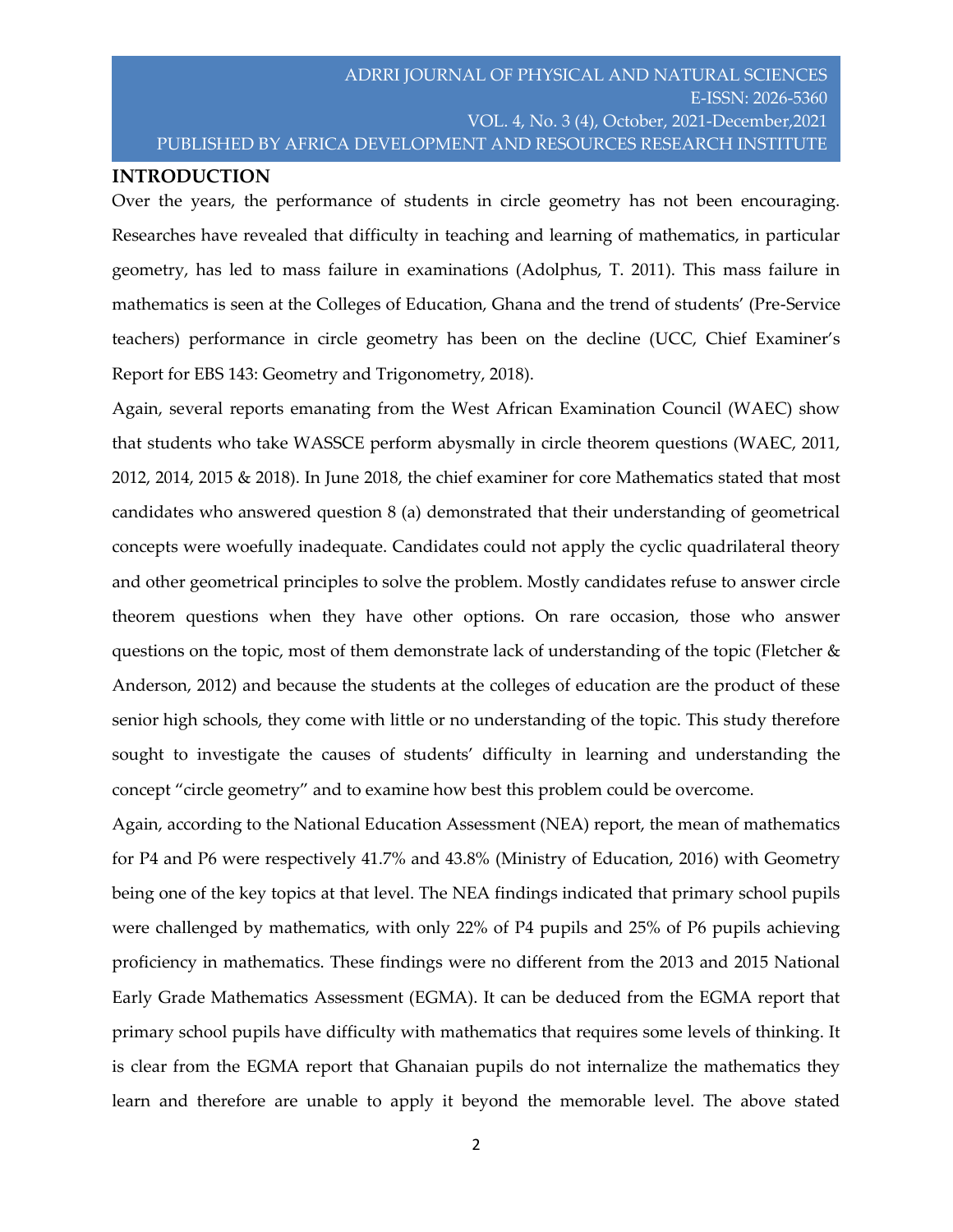statistics as revealed by the national large-scale assessment (NEA  $\&$  EGMA), the national examinations (BECE and WASSCE) and the international assessment (TIMSS), show that the achievement of Ghanaian students in numeracy in general and geometry in specific in the past years is low (Mereku, 2012). These findings indicated that pupils right from the basic school have problems in learning the concept geometry. It was therefore necessary that the root cause of this problem be investigated so as to be able to find a lasting solution to it.

Geometry has been identified as one of the core mathematics concepts often posing a challenge to learners and teachers. This problem came to fore when mathematics tutors of the selected Colleges of Education met fresh Pre-Service level–100 teachers in the 2018/2019 first semester academic year. During their interactions, the Student-Teachers were asked to write one topic that really gave them problem when they were in the senior high school. Surprisingly over 90% of the Pre-Service Teachers indicated they did not understand circle geometry and as such have developed hatred for the topic.

This really challenged the researchers being practitioners in the area to find out what can be done to help improve the understanding of the concept "circle geometry" at the colleges of Education. The study again was motivated by the chief examiners' report of the West African Examinations Council (WAEC, 2011, 2012, 2014, 2015 & 2018) lamenting on the poor performance of students in geometry as compared to other areas of mathematics. This led to the choice of the research topic: Investigating Colleges of Education Students' difficulty in understanding Circle Geometry. The rational of this study was to investigate the causes of students' difficulty in learning circle geometry and to see how best this problem can be overcome.

In addition, several research findings (Ezeh, 2005; Doris, Oneill & Sweetman, 2013) indicated that gender differences exist in mathematics. Forgasiz (2005) insist that gender should be a concern in mathematics education because of its importance. He opined that it is essential to include sex differences as a variable in research studies analysis even if it is not the main focus of the study. This argument motivated the researchers to assess this variable. Hence the

3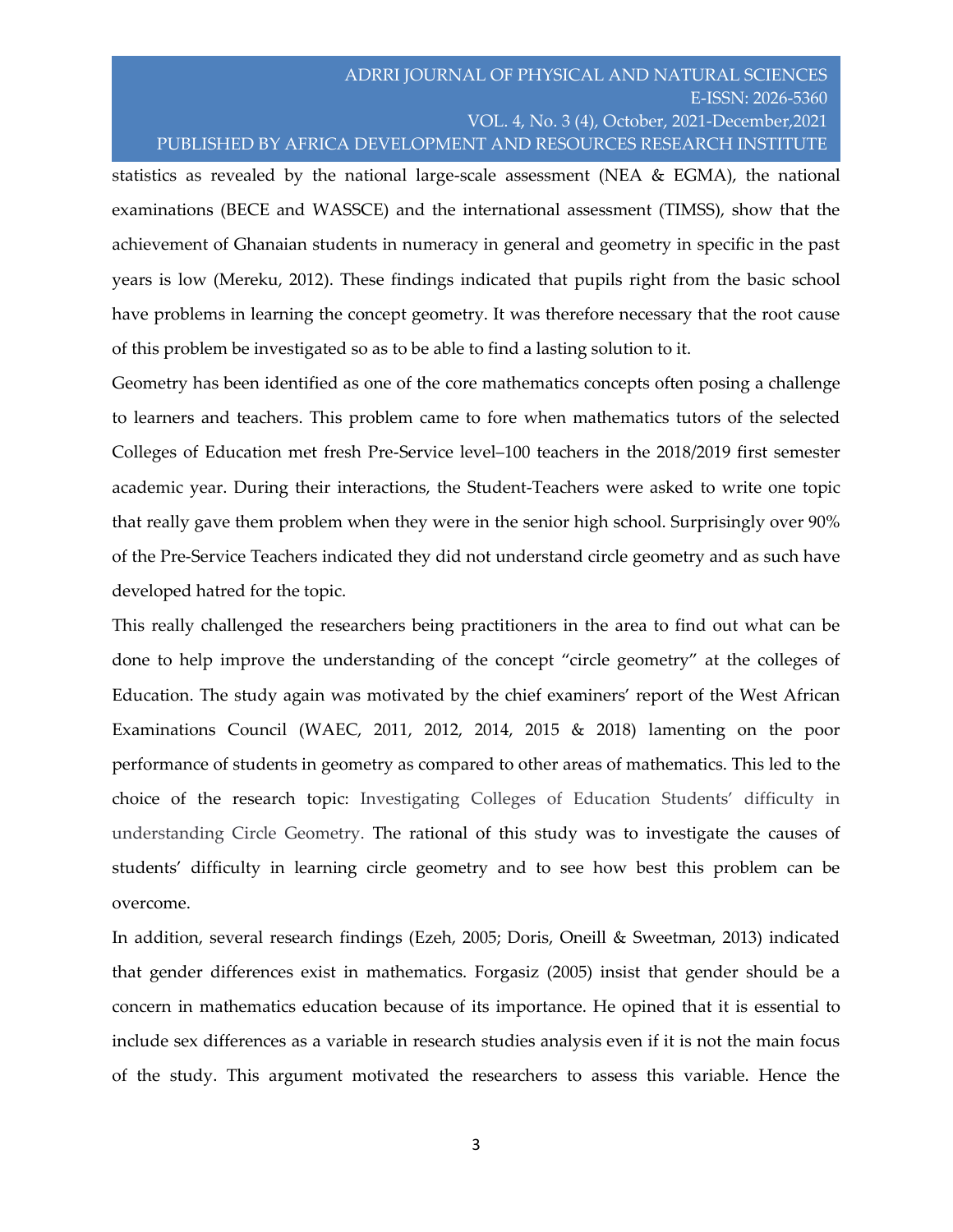researchers decided to examine whether differences exist in the average test score between the sexes.

Students' (Pre-Service teachers) poor performance in circle theorem at the Colleges of Education in Ghana has been a source of worry to both students and teachers for some time now. Most teachers have done and continue to do everything within their power to ensure that students excel in circle geometry, yet the problem still exists. The annual chief examiner's report for West African Senior School Certificate Examination and that of the University of Cape Coast EBS 143: Geometry and Trigonometry, 2016, 2017, 2018 & 2019) are good testimonies of these facts. The semester by semester results from Institute of Education, UCC always revealed that the preservice teachers are not performing well in circle geometry as expected. Again, results from the International assessment (TIMSS, 2003 & 2007) at the junior high school (JHS) level (equivalents to grade 8) are evidences of poor mathematics performance in Ghana. In the said assessment, Ghana's JHS students were placed  $43<sup>rd</sup>$  out of  $44<sup>th</sup>$  and  $46<sup>th</sup>$  out of 47 countries that took part in the 2003 and 2007 study respectively (Mullis et al 2004, 2008). Sadly, Geometry was one of the core areas candidates' performance was weak. This trend of the poor performance is disturbing and can have serious implications for geometric teaching especially as students move to higher areas of mathematics such as engineering which require strong geometric reasoning, (Akayuure et al, 2016). It is upon these assertions that this study acknowledged circle geometry as a topic that needs attention in order to curb this disturbing trend in students' performance.

*Purpose of the study*

The study aims at:

- 1 Investigating the cause of students' difficulties in solving problems in circle geometry at Colleges of Education in Ghana.
- 2 Examining the approach that could be employed to overcome students' difficulty in learning circle geometry at the Ghanaian Colleges of Education.

#### *Research Objectives*

The research objectives are as follows:

1. Investigate the cause of students' difficulties in solving problems in circle geometry.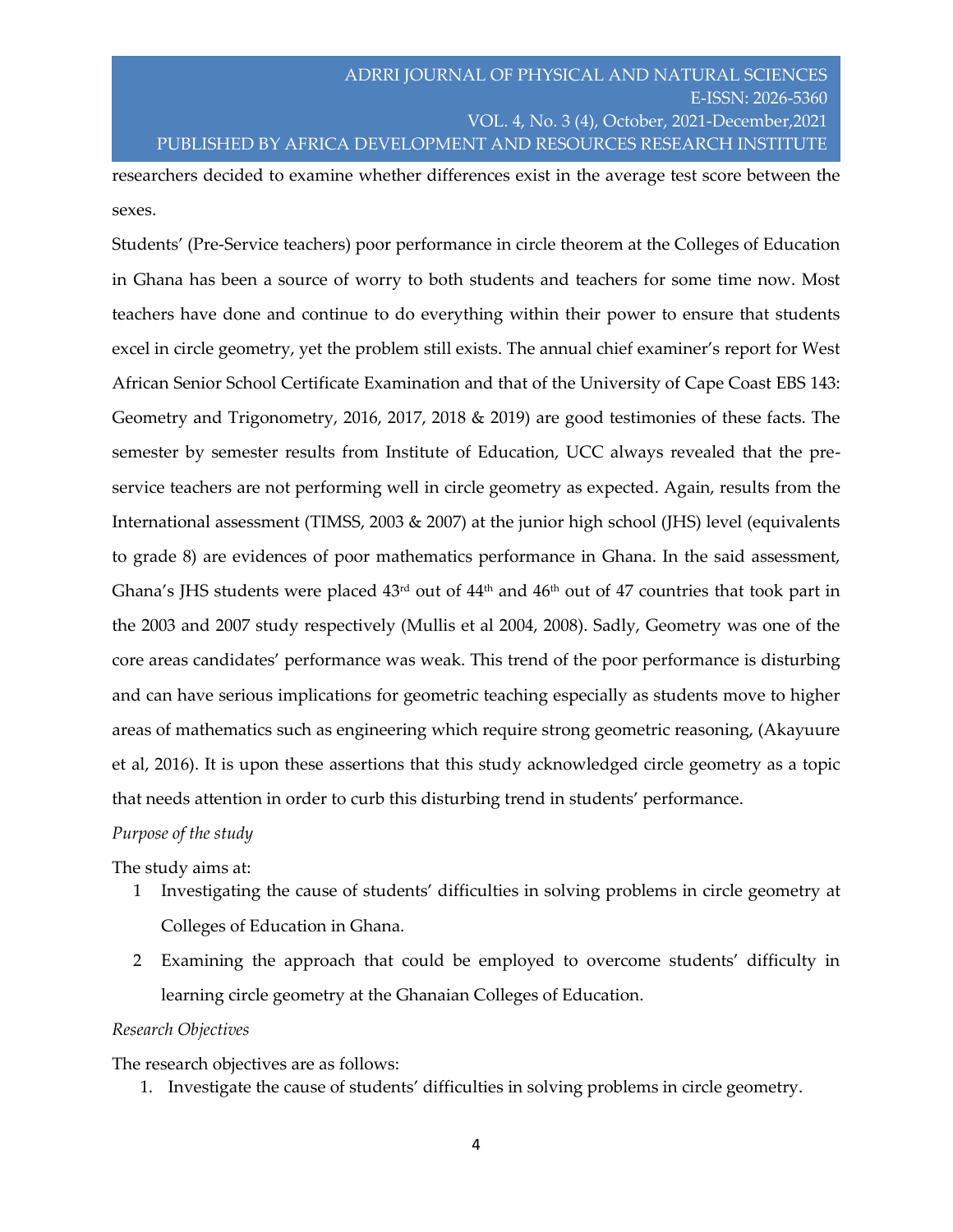- 2. Examine the approach that could be employed to overcome students' difficulty in circle geometry.
- 3. Investigate if differences exist in the mean scores between male and female students in circle geometry.

#### *Research Questions*

The above objectives were achieved by finding answers to the following:

- 1. What is the cause of students' difficulties in solving problems in circle geometry?
- 2. What is the approach that could be employed to help remedy students' difficulty in learning circle geometry?
- 3. Is there any statistically significant difference in the average test scores between genders in circle geometry?

## **LITERATURE REVIEW**

### *Causes of difficulty in learning circle geometry*

Idris (2006), studied the causes of students' difficulties in geometric learning and came out with the following as the main causes; visualization abilities, geometry language, and ineffective instruction by teachers. Other factors according to her include: absence and/or the use of outmoded teaching learning materials, gender differences, poor reasoning skills, teaching methods and students' knowledge on proofs (Mason, 2002; Uduosoro, 2011 and NERDC, 2012). Johnson–Wilder and Mason (2005) have also attributed students' problem in learning geometry on teachers' poor methods and lack of resources for teaching geometrical shapes to students. According to them, the ordinary primary teacher fear the very word 'geometry' and therefore do not handle its concepts well. Again textbooks for basic schools devote little attention on geometry. Thus, students who enter Colleges of Education have very weak foundations in geometry especially circle geometry.

Adolphus (2011) also studied the challenges of teaching and learning of geometry in secondary schools in Rivers State, Nigeria. The sample for the study comprised 300 students and 30 teachers. The research instrument for the study was questionnaire. The research also adopted the descriptive survey method as the design for the study. The data collected were analysed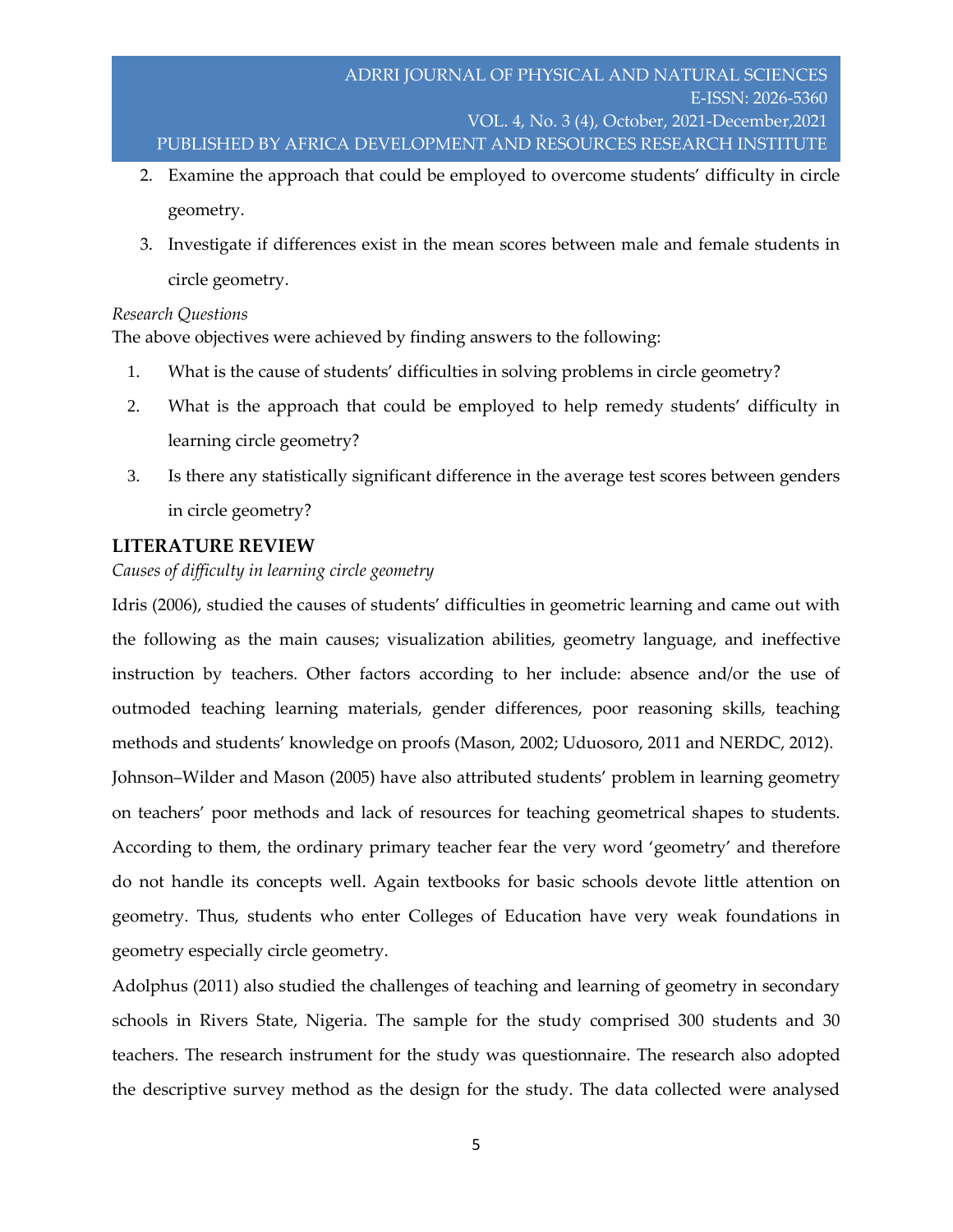using simple means. The following were identified as some of the causes of students' difficulties in learning geometry; teachers' poor knowledge of the subject matter (geometry), students' poor foundations in mathematics in general, poor teaching and learning environment of most schools, poor attitude of students towards learning of geometry, lack of commitment on the part of some teachers due to lack of motivation. As a result of the findings, the study recommended that (a) School authorities should as a matter of necessity allocate enough time for mathematics teaching and learning. (b) Mathematics teachers should be employed mainly on merit and not on political lines.

Adegun and Adegun (2013) also conducted a study to find out the opinions of both teachers and students on difficult topics in the senior secondary school mathematics curriculum. The sample for the study comprised 180 Form III students and 15 mathematics teachers selected from 18 secondary school through simple random sampling techniques. Survey questionnaires were designed and administered by the researchers to elicit information on difficult areas in mathematics from both teachers and students. The analysed data indicated that geometry was one of the topics students perceived as difficult and the reasons assigned were: poor knowledge of the subject matter by teachers, low level of commitment by teachers and poor attitude towards geometric learning by students.

Surendra (2016) also conducted a qualitative research on the topic: "Problems of teaching and learning mathematics in geometry at the grade IX". The purpose of the research was to identify the problems encountered by teachers and students in geometry. The sample for the study was made up of two mathematics teachers, five students, a head-teacher and five parents. The sample was purposively selected from Shree RajajiTulilalJonchheJanta higher secondary school Siswa-Belhi, Saptari District. The main research tools used to collect data for the study were observation, recorded history and interview. The data collected were descriptively analysed using SPSS. From the study, the researcher identified that the teaching-learning environment of school and home, pre-knowledge of students, learning activities which seems to be exams oriented rather than practical oriented, poor evaluation techniques, students' weak pre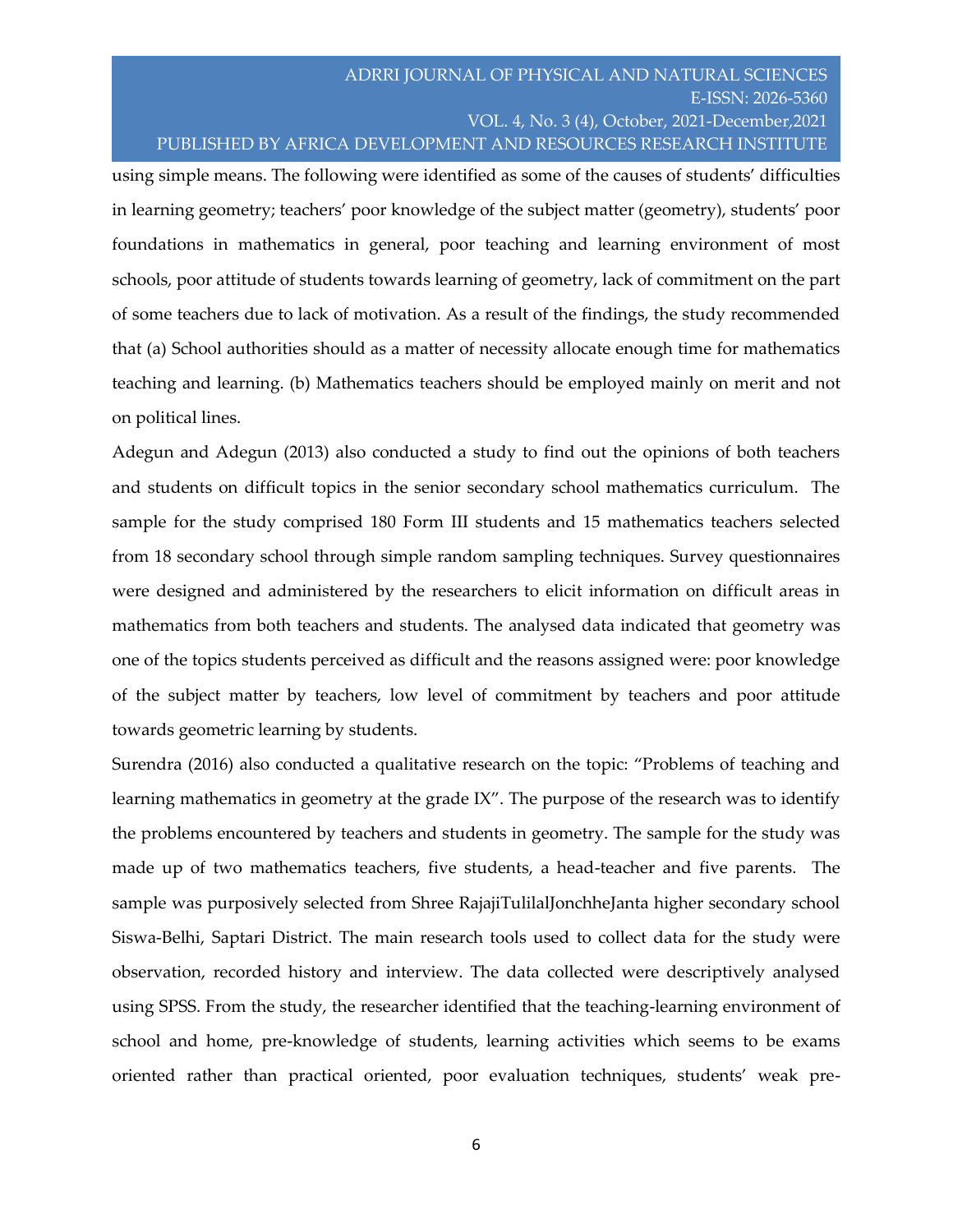knowledge about geometry, lack of appropriate teaching methods and materials, complex and voluminous syllabus in secondary level mathematics curriculum, and no-effective management related problems as factors militating against the learning of geometry by students.

Egwu, Asuque and Ofori (2018) investigated the topic: Geometry viewed as a difficult mathematics. The study considered a sample of 450 SS 2 students, comprising 230 females and 220 males. The accessible population was selected from 30 senior secondary schools within the three senatorial District in Cross River State, Nigeria. The difficult mathematics concepts as perceived by the students were studied using the 20-item research questionnaire. Data collected from the test were analysed and presented by using frequency counts and percentages. From the analysis, the following concepts were perceived as difficult by the students: bearing and distance, longitude and latitude, surface area of solid figures, coordinate geometry, circle theorem, construction and locus, congruent triangles and volume of solid figures and the reasons assigned for perceiving geometry concepts as difficult were lack of opportunity for practice, lack of teaching and learning resources and teachers' method of teaching. Based on the study, the researchers recommended appropriate teaching methods and effective instructional material if teachers want students to have better understanding on geometric concepts.

Fabiyi (2017), studied geometry concepts that senior secondary Form two (SS2) students perceived to be difficult to learn in Ekiti State, Nigeria. A total sample of 500 students responded to a 23-item questionnaire on geometry concept perceived to be difficult to study by students. The sample was selected from thirty (30) co–educational schools in Ekiti State, Nigeria. The proportionate and random sampling methods were utilized in selecting the sample for the study. The data obtained from the study were analysed descriptively using percentages and frequency counts while the hypothesis was tested using chi-square statistic.s The research findings indicated that students have difficulties in the following geometry concepts: Construction and locus, congruent triangles, similar triangles, latitude and longitude, volume of solid figures, surface areas of solid figures, Coordinate geometry, circle theorem and theorems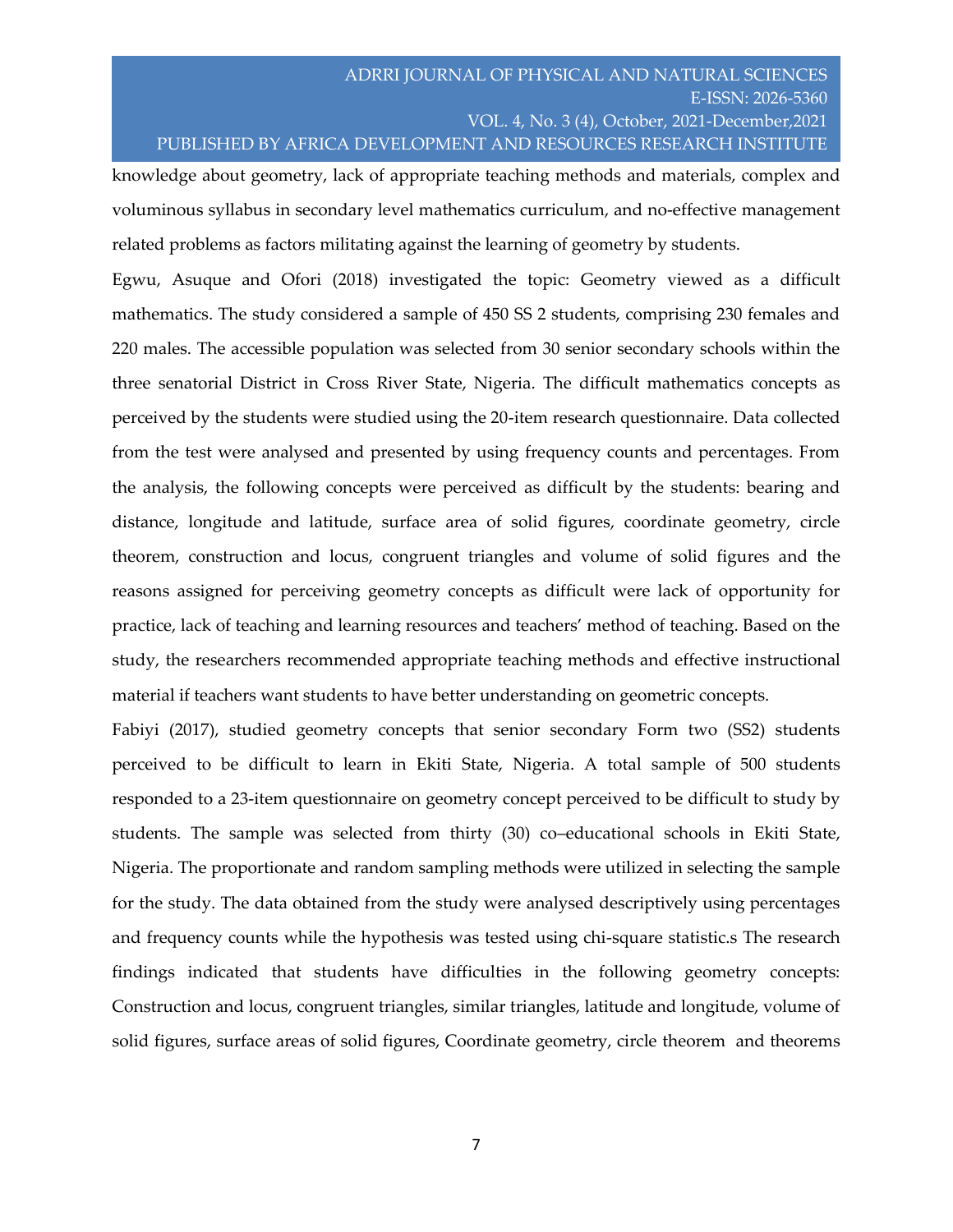of triangles and the reasons given for the difficulty includes: lack of instructional resources, teachers' method of teaching and attitudes of students towards geometric learning.

Identification and remediation of challenges students face in learning geometry was the subject of investigation by Ejiofor-Chima and Accra (2019). A total of 314 students were selected from sixteen public school in Port Harcourt Local Government schools through the purposive sampling method. The design of the study was a quasi-experimental. The instrument used in the study was test, i.e. Learning Difficulties Identification Test on Geometry (LDITOG) and Remediation Test on Geometry (REMTOG). The reliability coefficient of the instruments were determined using test re-test. Before treatment, the two groups were given pre-test on the identification of presence and types of learning difficulties experienced. A post-test was given after treatment to find out the effect of remediation. The test before remediation were analysed descriptively in order to address the research questions. Chi-Square and Analysis of Covariance (ANCOVA) were again employed to analyse students' remediation scores. The results of the study indicated that secondary school students have problems with mathematical reasoning. Procedural formulation, strategic competence and conceptual understanding learning difficulties were among the problems that the study revealed. However, there was an improvement in students' performance and mathematics ability levels after remediation.

Ntshengedzeni (2015) did a study on the topic "Enhancement of learners' performance in geometry at secondary schools in the Vhembe District of Limpopo Province. The aim of the research was to improve students' performance in Euclidian Geometry. The participants for the study were chosen through two different sample techniques. Purposive sampling were employed to select the sample for the study while cluster and simple random sampling were used to group schools into low, average and high performing schools. A total of nine schools were selected for the study with each cluster having three schools. In all, 405 students, 6 principals, 6 heads of departments and 6 teachers took part in the study. The study adopted the mixed method design. The study employed questionnaire and interview as the research instruments for the collection of data. Both teachers and students were asked to response to the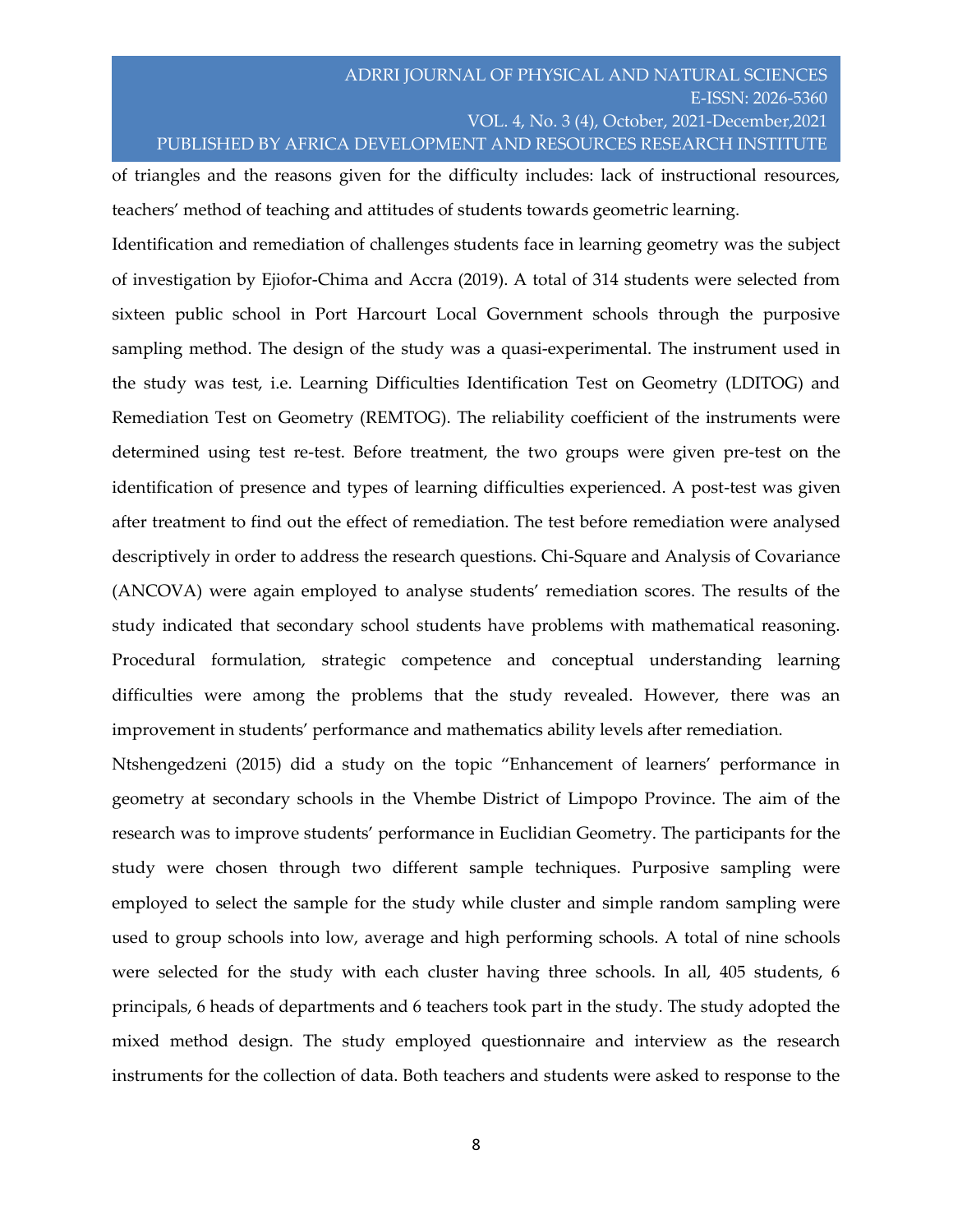causes of difficulties in teaching and learning geometry as well as how these causes can be overcome. The data collected from the instruments were analysed using SPSS Version 22. The data analyzed revealed the following as the causes of students' difficulties in geometry: poor learning environment, large class size, lack of resources for teaching geometry, poor students' attitude towards geometry. On the other hand, the following were identified as strategies that could enhance learners' performance in geometry: provision of adequate instructional materials to teach geometry, applications of geometry in real life situations, frequent monitoring by supervisors, frequent helpful feedback to students, allowing students enough time to practice geometry, practicalizing the teaching of geometry, parents buying textbooks and other reading materials for students and willingness of learners to learn on their own.

Shankar (2016), carried-out a research titled "Problems faced by secondary level mathematics teachers and students in geometry. The participants of the study consisted of ten secondary level mathematics teachers, ten guardians and two hundred secondary level students. In all 220 candidates were taken as the sample for the study. These sample were obtained through the simple random sampling from a population of all secondary schools, mathematics teachers and students of grade 10 (also guardians) of Tokha. The main data collection instruments for the study were observation, interview and achievement test. The data collected from the study were analysed by survey design. Responses obtained from class observation and achievement test were analysed by three Likert scale with the help of mean weightage, content of text books. The study identified school administration, parents, teachers, publications, students and academic policy of the nation as responsible for students' difficulties in learning geometry.

Mifetu, Kpotosu, Bessah and Amegbor (2019) researched on geometry concepts senior high school students perceived as difficult to learn in mathematics in the Cape Coast Metropolis in Ghana. Using the descriptive survey design, the researchers collected data from 300 senior high school Form two students comprising 200 males and 100 females using simple random sampling technique. Questionnaire and teacher-made achievement test were the two main research instruments employed in the study. Participants were asked some of the geometry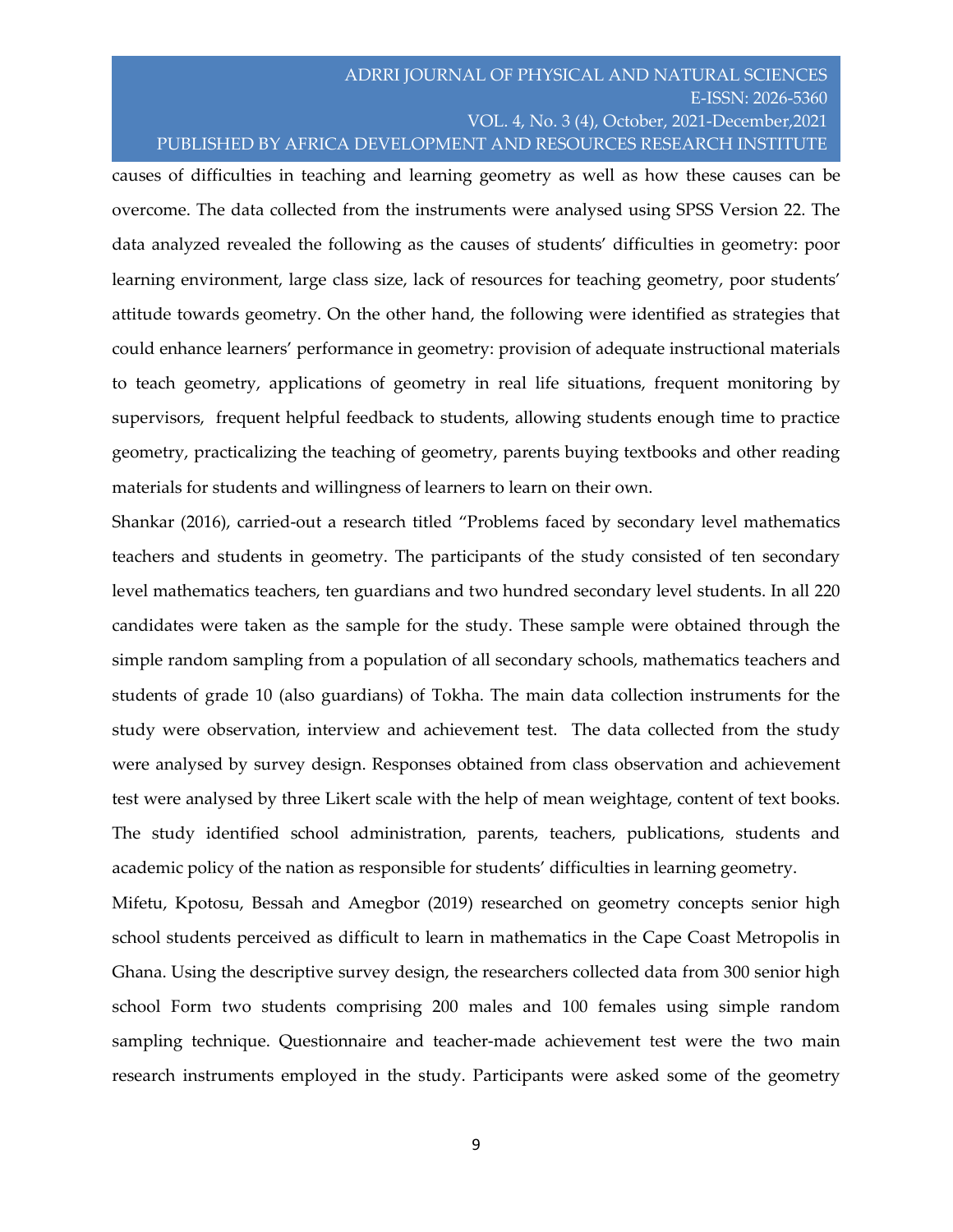topics they perceive as difficult to learn. In addition, 30-items multiple choice achievement test on geometry were designed for the study. Data collected from both the survey questions and the teacher-made achievement test revealed that, four of the geometry concepts senior high school students perceived as difficult to learn are: circle theorem, perpendicularity of tangent to the radius of a circle, angle between tangent and chord and tangent from an external point. The main reasons outlined by students for perceiving those geometry concepts as difficult include: lack of teaching aids to make the teaching of geometry real and lack of understanding of geometrical concepts by teachers. However, the study found that one's gender does not affect his/her learning of geometry.

Ahmed, Amin and Anwar (2017) also did a research on challenges students face when learning mathematics at the second cycle level. A sample of 360 participants consisting of 60 mathematics teachers and 300 students were randomly selected through the simple random sampling approach for the study. The findings of the study shown that students find it difficult in learning geometry concepts.

#### *The role of gender in learning geometry*

Anas (2018) investigated the effect of gender on geometric reasoning stages and achievements among preservice teachers of E. P. College of Education, Bimbilla, Ghana. Data collected from the research were analysed using descriptive and inferential statistics. The results indicated that male and female students do not differ in their geometric achievements, however the mean of the male preservice teachers was slightly higher than that of the female. Again the independent sample t-test conducted did not show the existence of significant difference in Van Hiele's Geometric Test levels between the genders, although the average male performances were higher than that of the females except in level 4 which favoured the female preservice teachers.

Arhim and Offoe (2015) also investigated gender differences and mathematics achievement of senior high school students of Ghana National College, Cape Coast, Ghana. A sample of two intact classes totaling eighty-two students were chosen by simple random sampling technique for the study. The sample were again classify into experimental (42 students) and control (40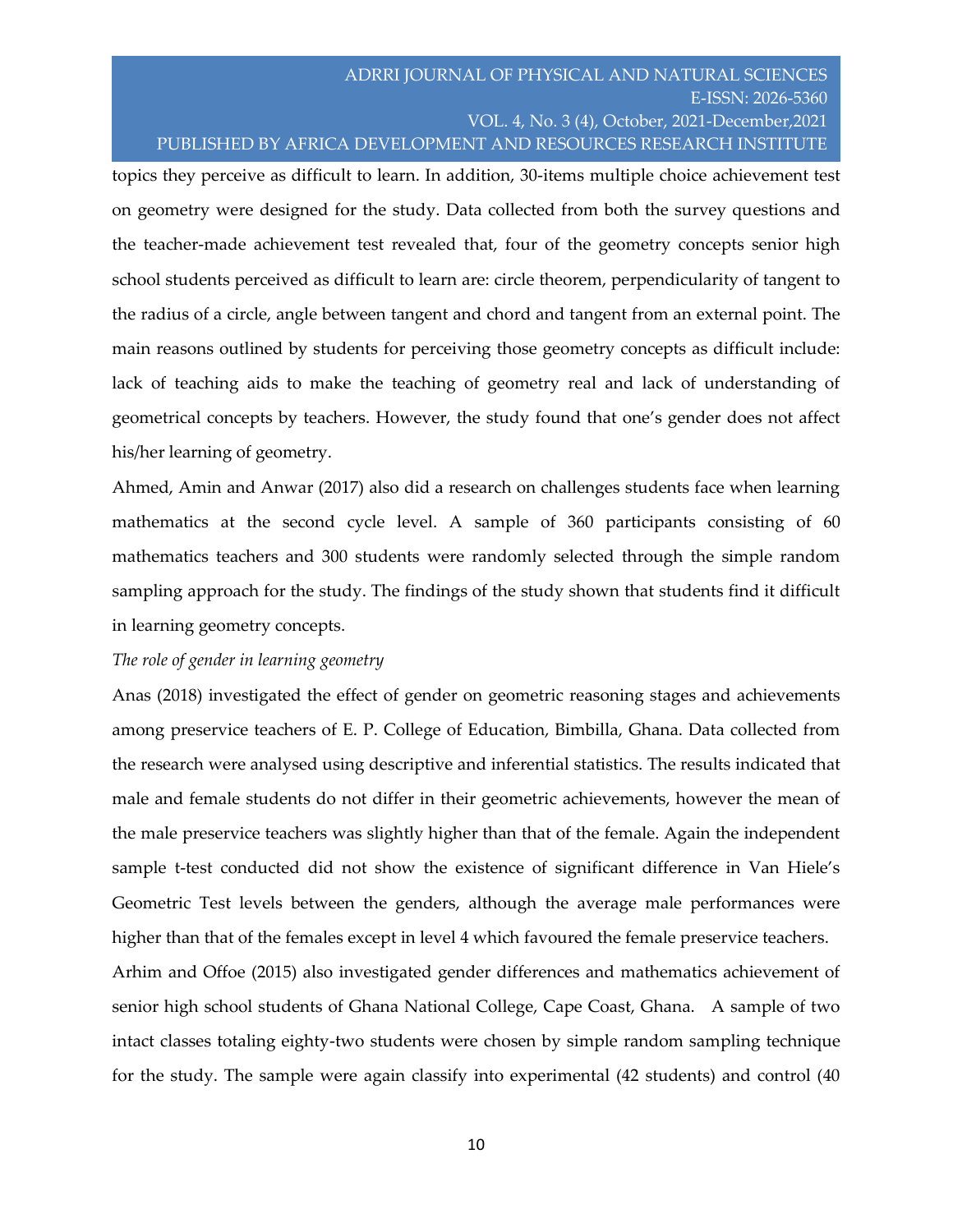students) groups. The aim of the study was to find out if differences exist between male and female students in mathematics (including circle geometry). Two equivalent performance-based assessment test were designed and used as the instruments for the study. The results of the study shown existence of significant difference in the post-test score in favour of the female students.

Alex and Mammen (2014) did a quantitative study on gender differences to find out the thinking levels of South African senior secondary school learners on geometry. The study involved a total of 359 students comprising 163 males and 196 females selected purposively from Eastern Cape Province, Umtata District. The research instrument for the study was test. The test results were analysed and the results indicated no statistically significant difference in geometric thinking levels between male and female students.

Achor, Imoko and Ajal (2010) investigated the effect of games and simulations on senior secondary school (SSS) male and female students in mathematics (geometry). A total of 287 (SSS 1) students consisting of 158 boys and 129 girls were selected from 46 secondary schools in Gwer-West LGA of Benue State, Nigeria for the study. Findings of the analysed data indicated that games and simulation have similar effects on students' interest and geometric achievements.

Abbas and Habu (2014), conducted a study entitled "effect of gender-related differences in academic achievement and retention of senior secondary school students in geometry. A total of 70 SS3 students were sampled via stratified random sampling techniques as participants of the study. The design for the study was the pretest-posttest control group design. Both genders were taught geometry through the problem solving approach. Research instruments employed to gather information for the research was test. Data collected from the study was analysed using t-test statistic. Findings from the study indicated that male students performed better than female students in Geometry Retention-Test. Gender differences in geometry and mathematics achievement and self–efficacy beliefs in geometry was the subject of investigation by Erdogan, Baloglu and Kesici (2011). A total of 199 high school students from an Anatolian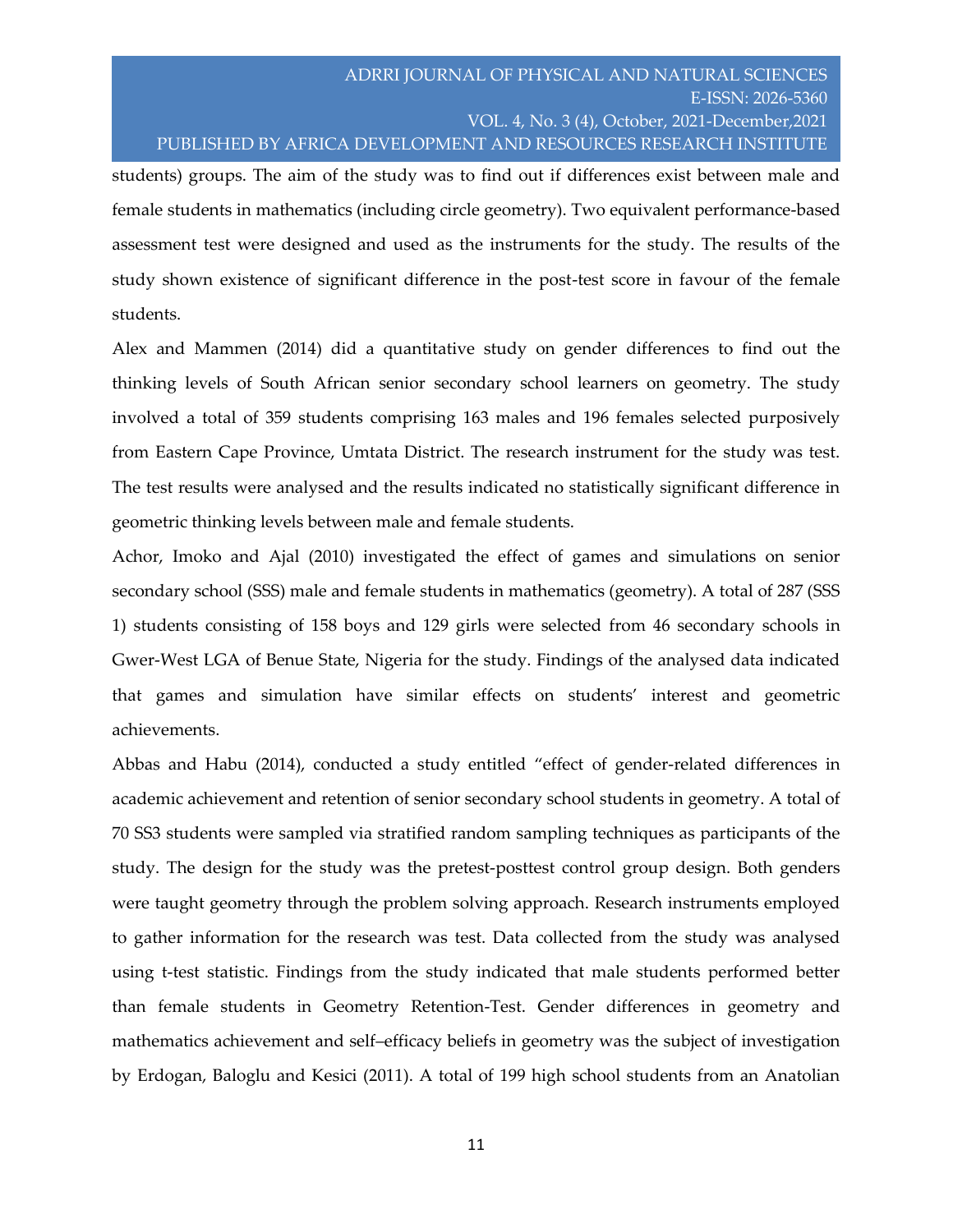(Konya) were used as the sample for the study. 100 out of the 199 students representing 50.3% were men while 99 students representing 49.7% were women. Students' mathematics and geometry GPA were obtained. The data obtained from students' GPA were analysed and the results shown a positive correlation between students' mathematics, geometry and self-efficacy beliefs. The results again indicated no significant differences in geometric performance of males and females even though the mean score of the females were a bit higher than that of the males. This means that when boys and girls are given the needed assistance and encouragement, they can perform well in mathematics.

Udousoro (2011) studied the perceived and actual learning difficulties of students in secondary school level. The rational of the research was to find out the misconceptions college students have on geometry. A total of 120 students made up of 60 males and 60 females constituted the study sample. This sample was selected from four co-educational secondary school in Akwa Ibom State of Nigeria. The study adapted the descriptive survey technique as a means for data collection. The instruments for the study were questionnaire and teacher-made achievement test. Data collected from the study were analysed using descriptive and inferential statistics. The results of the analysis indicated that as students' misconceptions increases, the actual learning performance decreases and vice versa.

Geometry strategic competence of junior high school students based on sex differences was the topic investigated by Zahra, Budiyono, and Isnander (2017). The aim of the study was to examine whether junior high school students (male and female) had different geometry strategic competences. The design employed in the research was the mix method one consisting of quantitative and qualitative stages. 60 students made up of 34 girls and 26 boys were selected via cluster random sampling for the study. The instruments used for collecting data were test and interview. Students in each sex bracket were asked to perform 14 geometry task, the scores obtained were analysed quantitatively using the independent sample t-test. The quantitative analysed data shown that boys and girls exhibit different competences when answering geometry questions.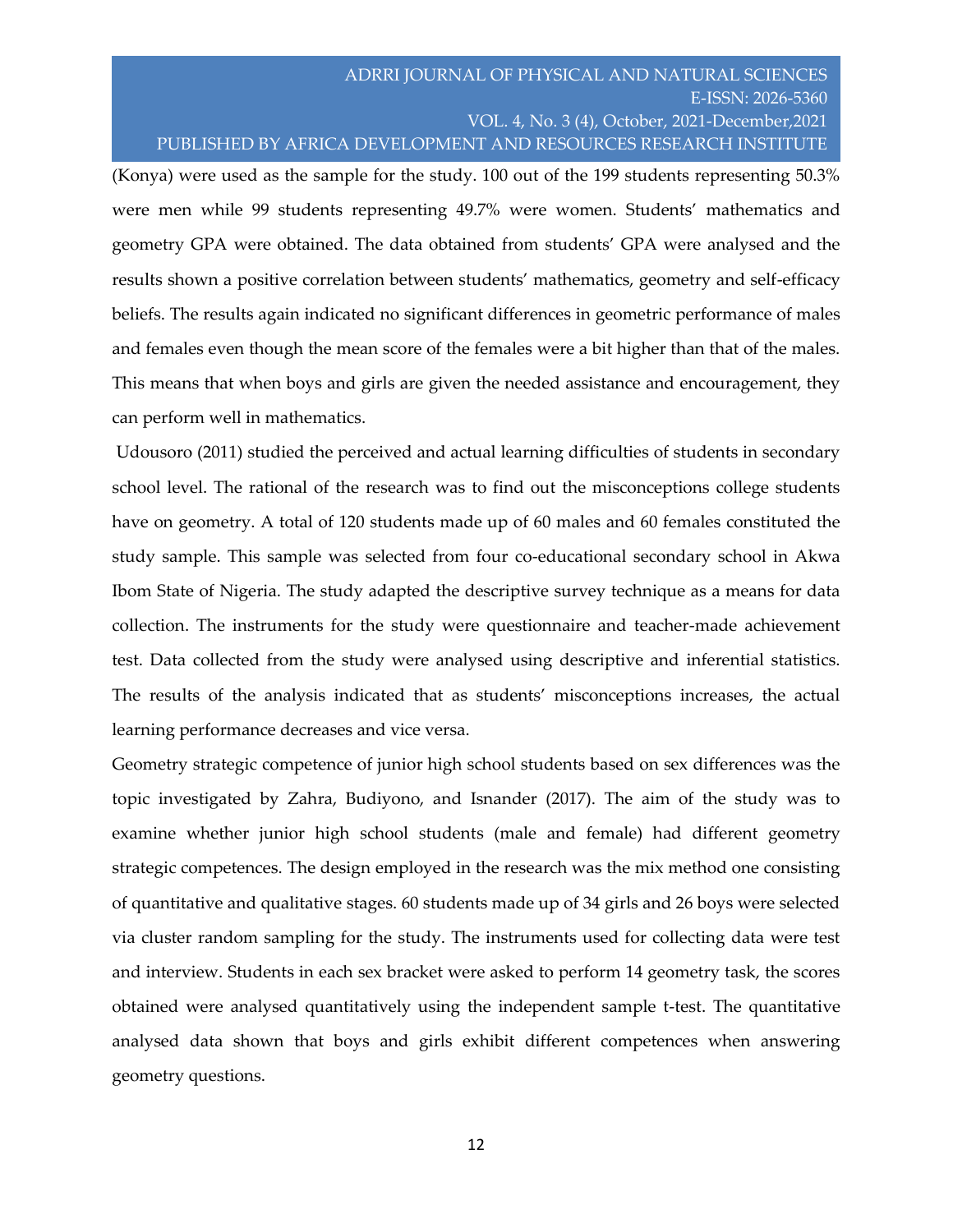The review of the related literature indicates that students (male and female) have difficulties in learning geometry and must further be interrogated.

### *Contribution of this study to literature*

- The literature review of this paper is divided into two sections: Causes of difficulties in learning circle geometry and the role of gender in geometric learning.
- In the previous studies, researchers attempted to examine the causes of students' difficulties in learning circle geometry but no solutions were suggested, this study will investigate further the causes and suggest ways to address them.
- The study will also determine if there exist any significant differences between male and female students' geometric performances and to suggest to stakeholders how to address the gap.
- This research is again intended to address the challenges students in the Colleges of Education face in learning geometry so that they will be able to teach it well when they are finally posted as teachers.

## **METHODOLOGY**

The study utilized the descriptive survey method. The targeted population for the study was all the 2940 level 100 students drawn from six (6) mixed ability Colleges of Education in Ghana using simple random sampling. This number was made up of 1400 females and 1540 males. The study also involved twenty-four (24) mathematics tutors at the selected Colleges in Ghana. Out of this number, 352 students made up of 186 males and 166 females participated in the study as well as all the twenty-four (24) mathematics tutors of the selected colleges of Education in Ghana. Miller and Brewer's (2003) formula was used in determining the 352 students for the study. The main research instruments used in collecting data for the study were questionnaire and teacher made test. Tutors' and students' opinions on the causes of difficulty in learning circle geometry were solicited through the questionnaire as well as how the problem can be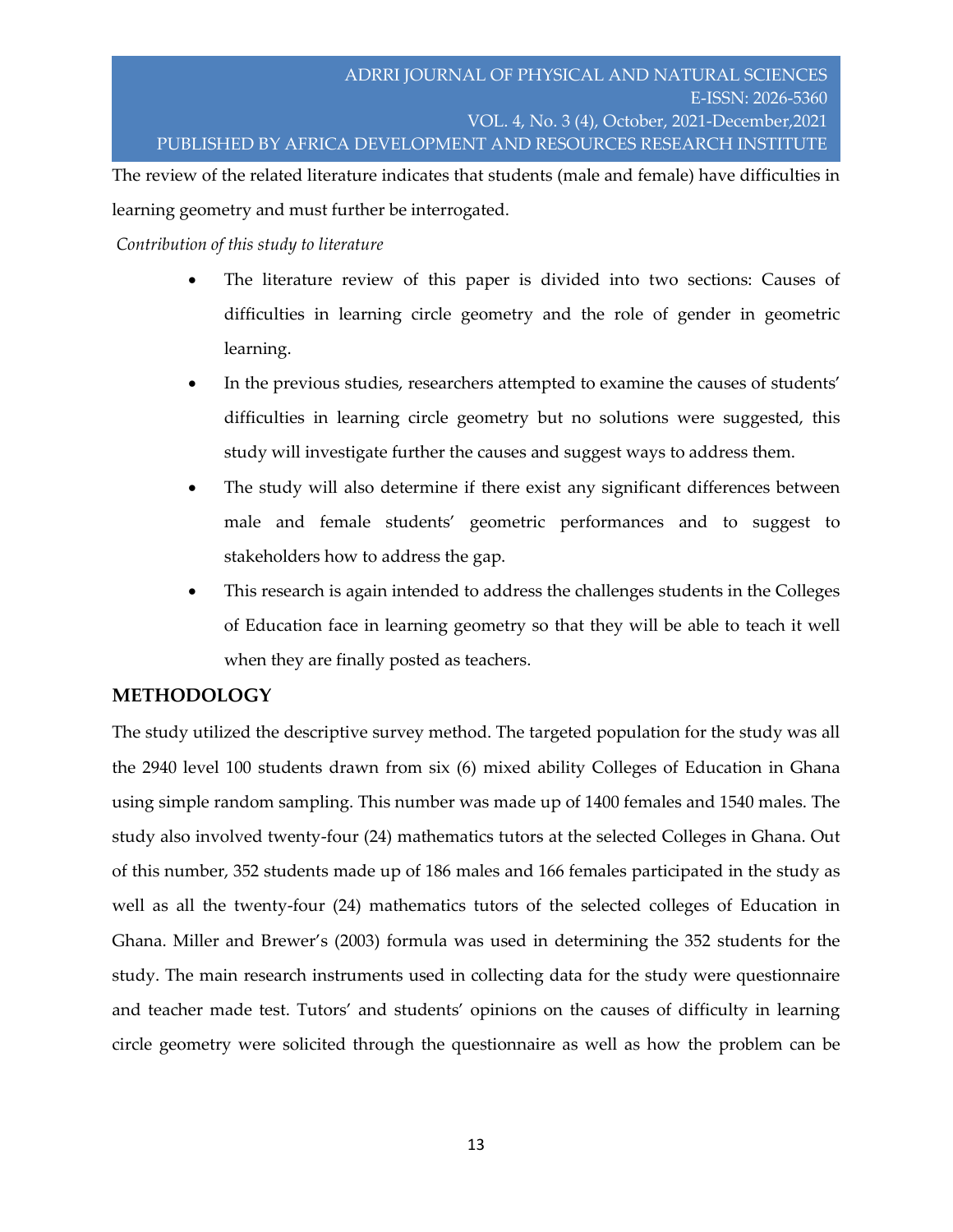addressed. Data collected from the questionnaire were analysed using percentages. The test item had a reliability of 0.66 and this was done using the test-retest method.

## **FINDINGS**

The findings of the study are discussed based on the research questions and hypothesis.

## *Research Question 1*

*What is the cause of students' difficulties in solving problems in circle theorem?*

The research question 1 was answered using the first ten items in both teachers' and students' questionnaire. The four point Likert scale were coded as Strongly Agree = 4, Agree = 3, Disagree = 2 and Strongly Disagree = 1. The responses on agree and strongly agree were put together as agree and those on disagree and strongly disagree were put together as disagree. The responses are presented in table 4.1 and 4.2 below.

*Table 4.1: Teachers' opinion on the causes of students' difficulties in teaching and learning circle theorem at Colleges of Education in Ghana.*

| S/N | <b>Item</b>                                                                                             | Extent of agreement |         |         |           |              |  |
|-----|---------------------------------------------------------------------------------------------------------|---------------------|---------|---------|-----------|--------------|--|
|     |                                                                                                         | <b>SA</b>           | A       | D       | <b>SD</b> | <b>Total</b> |  |
|     |                                                                                                         | $F(\% )$            | $F(\%)$ | $F(\%)$ | $F(\% )$  |              |  |
| 1.  | Students' attitudes towards the<br>teaching and learning of circle<br>theorem                           | 16(66.6)            | 4(16.7) |         | 4(16.7)   | 24(100)      |  |
| 2.  | Students psychological fear for circle<br>theorem poses a problem in teaching<br>and learning the topic | 8(33.3)             | 12(50)  | 4(16.7) |           | 24(100)      |  |
| 3.  | Inadequate professional mathematics -<br>teachers.                                                      |                     |         | 12(50)  | 12(50)    | 24(100)      |  |
| 4.  | Large classes make it difficult for<br>both teachers and students to<br>practicalise circle theorem.    | 12(50)              | 12(50)  |         |           | 24(100)      |  |
| 5.  | Lack of teaching and learning<br>resources makes circle theorem<br>difficult.                           | 16(66.7)            | 8(33.3) |         |           | 24(100)      |  |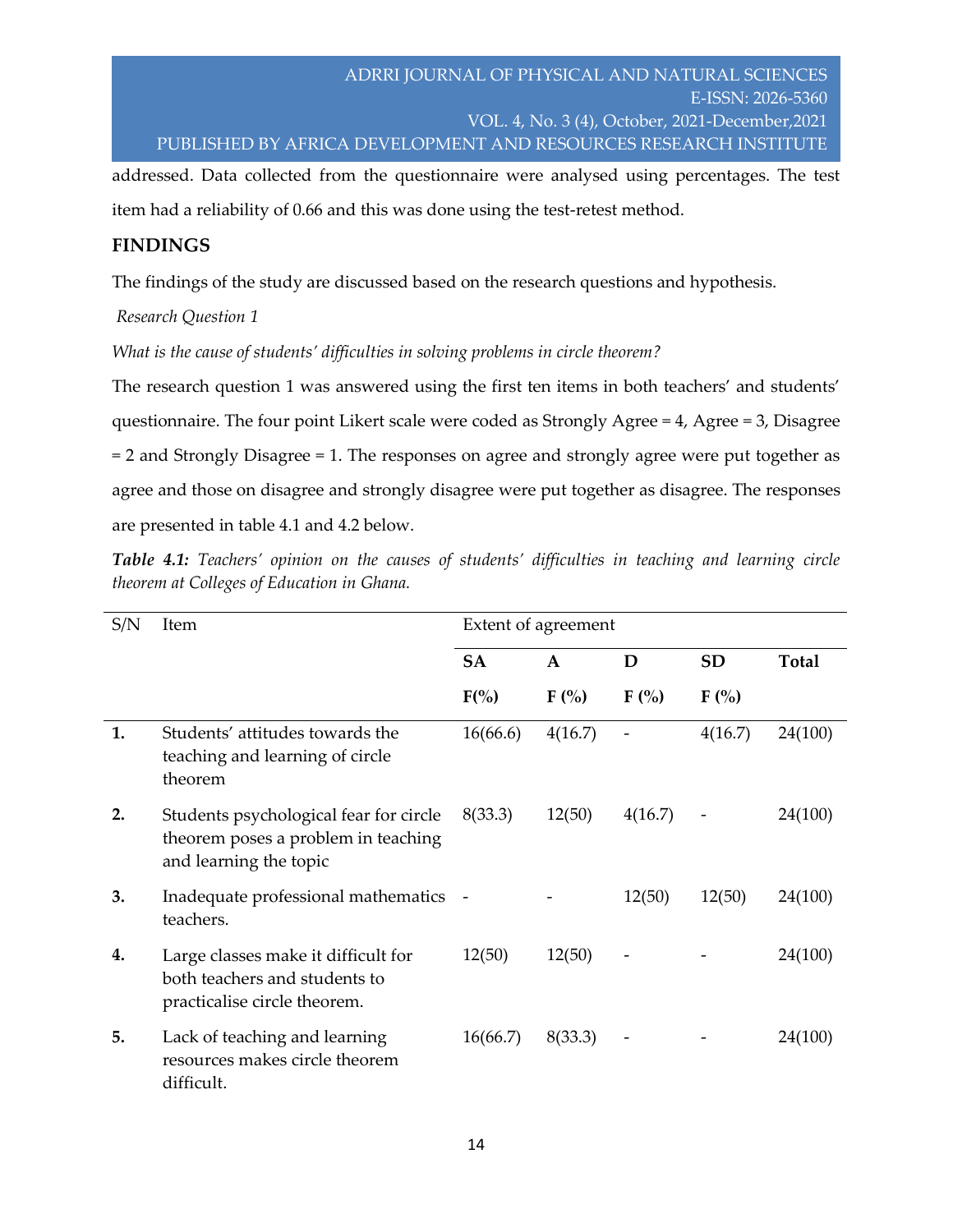|     | ADRRI JOURNAL OF PHYSICAL AND NATURAL SCIENCES<br>PUBLISHED BY AFRICA DEVELOPMENT AND RESOURCES RESEARCH INSTITUTE                |          |         |         | E-ISSN: 2026-5360<br>VOL. 4, No. 3 (4), October, 2021-December, 2021 |         |
|-----|-----------------------------------------------------------------------------------------------------------------------------------|----------|---------|---------|----------------------------------------------------------------------|---------|
| 6.  | Mathematics teachers do not handle<br>circle theorem well because they<br>themselves have weak foundations<br>in circle geometry. |          | 8(33.3) | 8(33.3) | 8(33.3)                                                              | 24(100) |
| 7.  | The weak mathematical bases of<br>students at the basic school level<br>makes the teaching of circle theorem<br>difficult.        | 16(66.6) | 4(16.7) | 4(16.7) |                                                                      | 24(100) |
| 8.  | Parents do not buy textbooks for<br>their wards to practice circle theorem<br>at home.                                            | 8(33.3)  | 4(16.7) | 8(33.3) | 4(16.7)                                                              | 24(100) |
| 9.  | Poor preparation on the part of some<br>mathematics teachers in teaching<br>circle theorem.                                       | 8(33.3)  | 8(33.3) |         | 8(33.3)                                                              | 24(100) |
| 10. | There are no motivations to<br>encourage mathematics teachers to<br>put up their best.                                            | 12(50)   | 8(33.3) | 4(16.7) |                                                                      | 24(100) |

From table 4.1, it could be observed that 20(83.3%) out of the 24 teachers who responded to the questionnaire indicated that the causes of students' difficulty in learning circle theorem was due to poor students' attitude towards the teaching and learning of circle theorem while 4 teachers representing 16.7% disagree with the assertion.

Similarly, 20 teachers representing 83.3% of the teachers were of the view that students' problem in circle theorem was due to students psychological fear for the topic, probably because of the way and manner they were taught circle theorem at the senior high school level, whiles four teachers representing 16.7% disagree.

Again, all the twenty-four (24) teachers representing 100% disagreed with the statement that inadequate professional mathematics teachers is responsible for students' difficulty in solving circle geometry related questions.

It can also be inferred from table 4.1.1 that all the twenty-four teachers who responded to the questionnaire agreed to the statement that; large classes make it difficult for both teachers and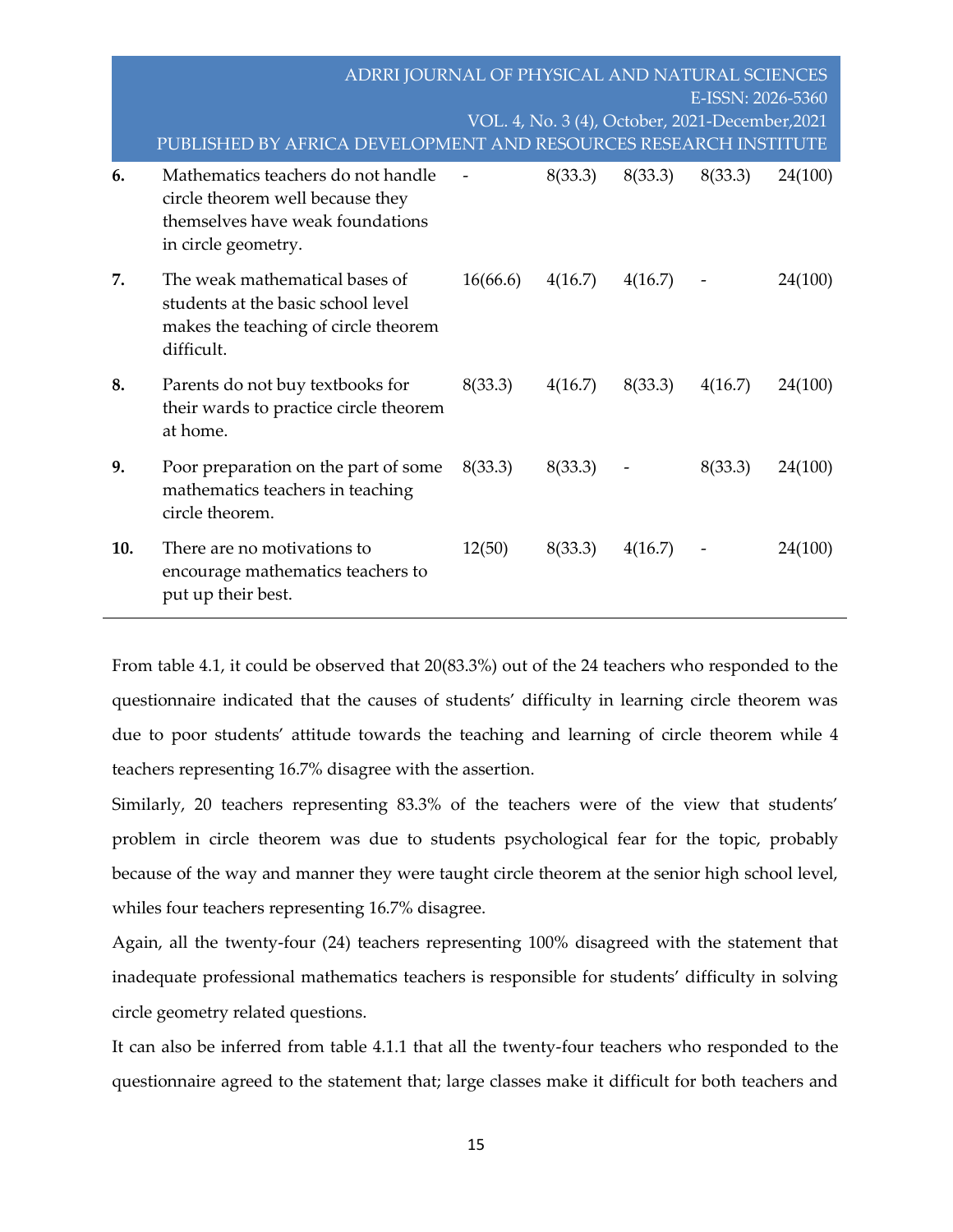students to practicalise the teaching and learning of circle theorem. They added that to make the teaching and learning of mathematics in general and circle theorem in particular more effective, class size should not exceed 30.

Again, the twenty-four (24) teachers who took part in the study agreed unanimously to the statement that lack of teaching and learning resources makes circle geometry generally difficult. Eight teachers, representing 33.3% of the participated teachers agreed that the causes of students' difficulty in learning circle theorem can be traced to weak foundation of most mathematics teachers who handle the topic, while 16 teachers (66.6%) disagreed with the statement.

Furthermore, 50% representing 12 teachers blamed the causes of students' difficulty in learning circle theorem on parents' inability to buy textbooks and other reading materials for their wards to practice circle theorem at home whiles one-halve of the respondents representing 50% disagreed with the statement.

Poor preparation on the part of some mathematics teachers when teaching circle theorem was also one of the factors that contribute to poor performance of students in learning the concept "circle theorem" as 16(66%) out of the 24(100%) respondents alluded to that statement while 8(33.3%) of the respondents think otherwise. They further stated that there are no motivations to encourage mathematics teachers to put up there best.

| S/N | <b>Item</b>                                                                                                        |                       | Extent of agreement |               |                       |              |
|-----|--------------------------------------------------------------------------------------------------------------------|-----------------------|---------------------|---------------|-----------------------|--------------|
|     |                                                                                                                    | <b>SA</b><br>$F(\% )$ | A<br>$F(\%)$        | D<br>$F(\% )$ | <b>SD</b><br>$F(\% )$ | <b>Total</b> |
| 1.  | Lack of teaching and learning<br>aids by teachers makes it<br>difficult to grasp the concept<br>of circle theorem. | 181(51.3)             | 108(30.8)           | 45(12.8)      | 18(5.1)               | 352(100)     |
| 2.  | Lack of motivation in learning<br>circle geometry.                                                                 | 92(26.2)              | 140(39.7)           | 79(22.6)      | 41(11.5)              | 352(100)     |
| 3.  | There are inadequate<br>professional mathematics                                                                   | 101(28.7)             | 149(42.3)           | 60(16.9)      | 42(12.1)              | 352(100)     |

*Table 4.2: Opinions express by students on the causes of difficulty in learning circle theorem*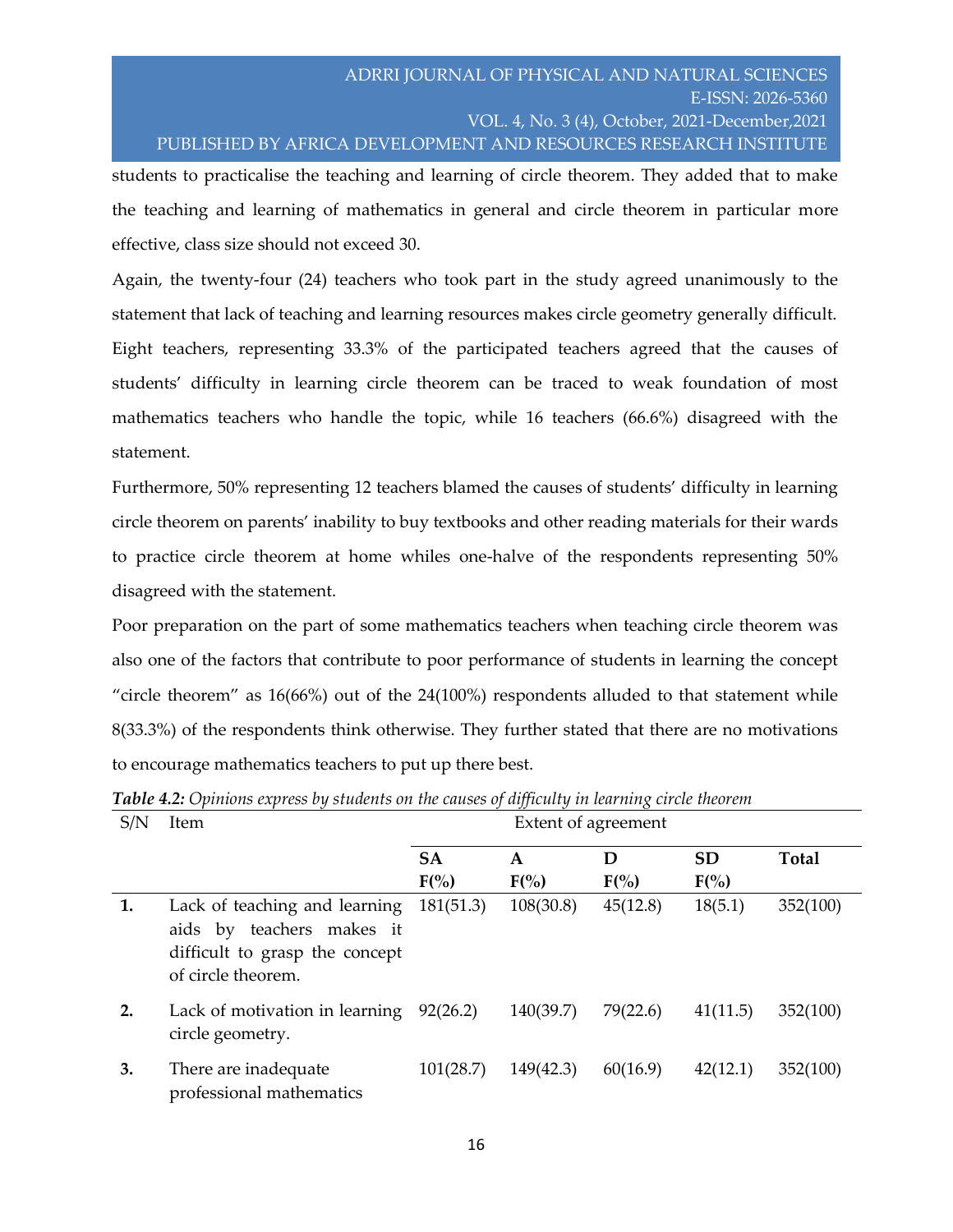|     | PUBLISHED BY AFRICA DEVELOPMENT AND RESOURCES RESEARCH INSTITUTE                                                                                   |           | ADRRI JOURNAL OF PHYSICAL AND NATURAL SCIENCES<br>VOL. 4, No. 3 (4), October, 2021-December, 2021 |           | E-ISSN: 2026-5360 |          |
|-----|----------------------------------------------------------------------------------------------------------------------------------------------------|-----------|---------------------------------------------------------------------------------------------------|-----------|-------------------|----------|
|     | teachers.                                                                                                                                          |           |                                                                                                   |           |                   |          |
| 4.  | Students do not solve circle<br>theorem questions in addition<br>to what is given in school.                                                       | 107(30.3) | 138(39.2)                                                                                         | 60(17.2)  | 47(13.3)          | 352(100) |
| 5.  | Students have a psychological 141(40)<br>fear for circle.                                                                                          |           | 127(36.2)                                                                                         | 48(13.6)  | 36(10.2)          | 352(100) |
| 6.  | Parents cannot afford to buy<br>textbooks and other learning<br>materials for students                                                             | 65(18.5)  | 90(25.6)                                                                                          | 127(35.9) | 70(20)            | 352(100) |
| 7.  | Circle<br>theorem<br>is<br>not<br>important to learn because it<br>has no applications in real life.                                               | 42(12.1)  | 121(34.3)                                                                                         | 82(23.3)  | 107(30.3)         | 352(100) |
| 8.  | weak<br>foundations of<br>The<br>students in geometry at the<br>basic level makes it difficult to<br>learn circle theorem at the<br>college level. | 135(38.5) | 101(28.7)                                                                                         | 63(17.7)  | 53(15.1)          | 352(100) |
| 9.  | Poor teaching methods use in<br>teaching circle geometry.                                                                                          | 119(33.9) | 84(23.8)                                                                                          | 99(28.2)  | 50(14.1)          | 352(100) |
| 10. | Inability to practicalise circle 86(24.4)<br>theorem concepts by teachers.                                                                         |           | 108(30.8)                                                                                         | 84(23.8)  | 74(21)            | 352(100) |

Table 4.2 shows the opinion of students about the causes of difficulty in learning circle theorem at the Colleges of Education, Ghana. From the table, it is evident that 82.1% representing 289 out of the 352 respondents agreed that lack of teaching and learning aids for teaching circle theorem makes the concept difficult to grasp whiles 63 respondents representing 17.9% think otherwise.

Again, the respondents claimed generally that lack of motivation for learning circle theorem was the cause of circle theorem difficulty by students, 232(65.9%) out of the total respondents agreed to this assertion whiles 120(34.1%) thought otherwise.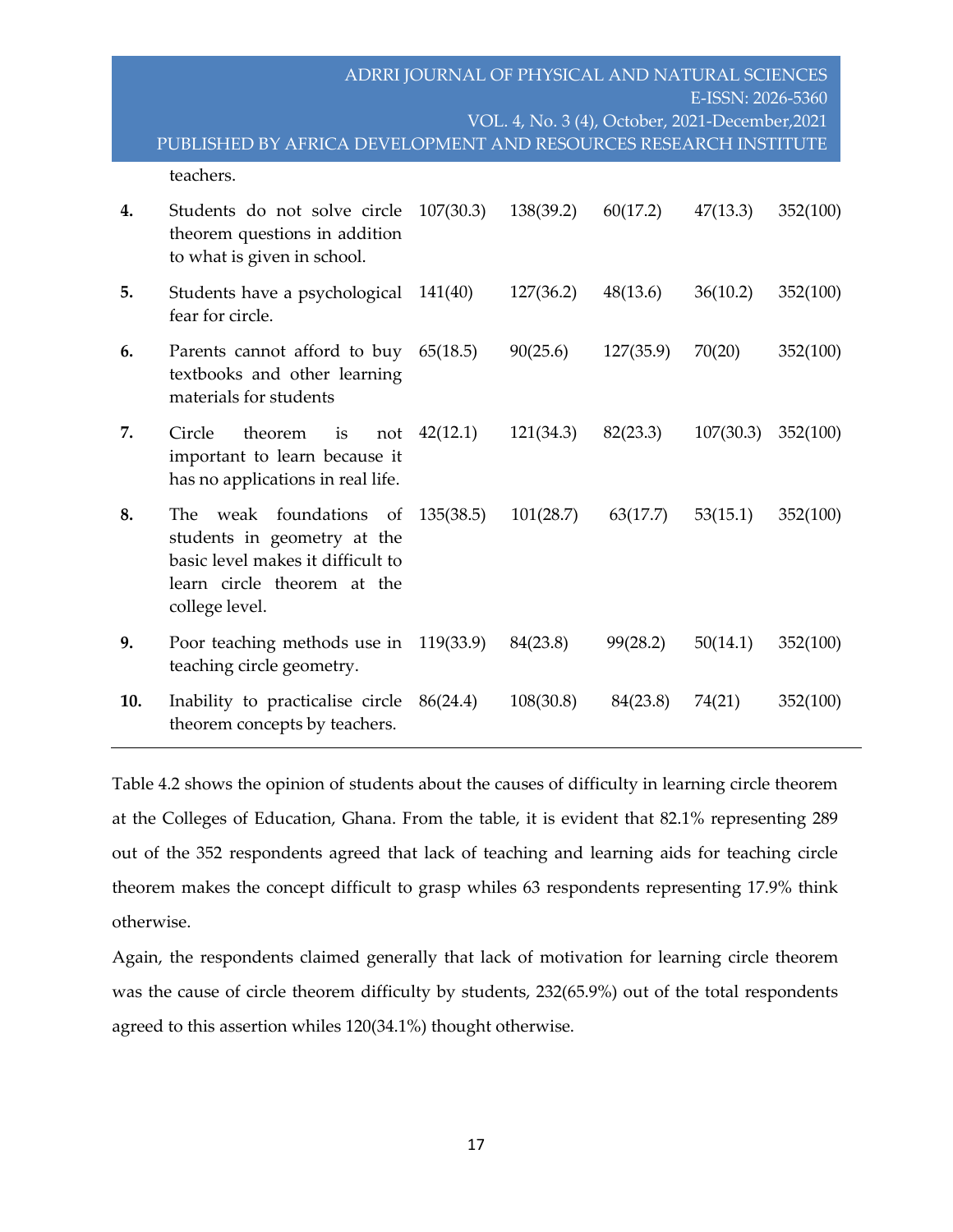Similarly, 250 respondents representing 71% were of the view that inadequate professional mathematics teachers is the cause of students' difficulty in circle theorem whiles 102(29%) disagreed.

Again it can be observed from the above table that 245(69.5%) out of the 352 respondents agreed to the statement that students do not solve circle theorem questions in addition to what is given in school whiles 107(30.5%) of the respondents disagreed. According to the majority of the respondents, to be good in mathematics (circle theorem) one has to solve extra questions to supplement what is given in school.

Furthermore, 268 respondents representing 76.2% attributed the causes of students' difficulty in circle theorem to students' psychological fear for circle geometry in general while 84(23.8%) disagreed.

On the issue of whether parents cannot afford to buy textbooks and other learning materials for their wards, 155 respondents representing 44% answered in the affirmative whiles 197 respondents representing 56% disagreed. The result indicates that though textbooks and other reading materials are important in students' geometric performance, which alone is not enough.

Again, 163 respondents representing 46.3% believed that circle theorem is not important to learn because it has no application in real life while 189 respondents which in percentage terms represent 53.7% thought otherwise.

Additionally, 236(67.0%) out of the 352 respondents attributed poor students' performance in circle theorem to students' poor foundations in geometry at the basic school level whiles 116 respondents representing 33.0% presented a contrary opinion.

Again, 203 respondents representing 57.7% believed poor teaching methods use in teaching circle theorem is the cause of students' poor performance in circle theorem while 149 respondents representing 42.3% disagreed.

18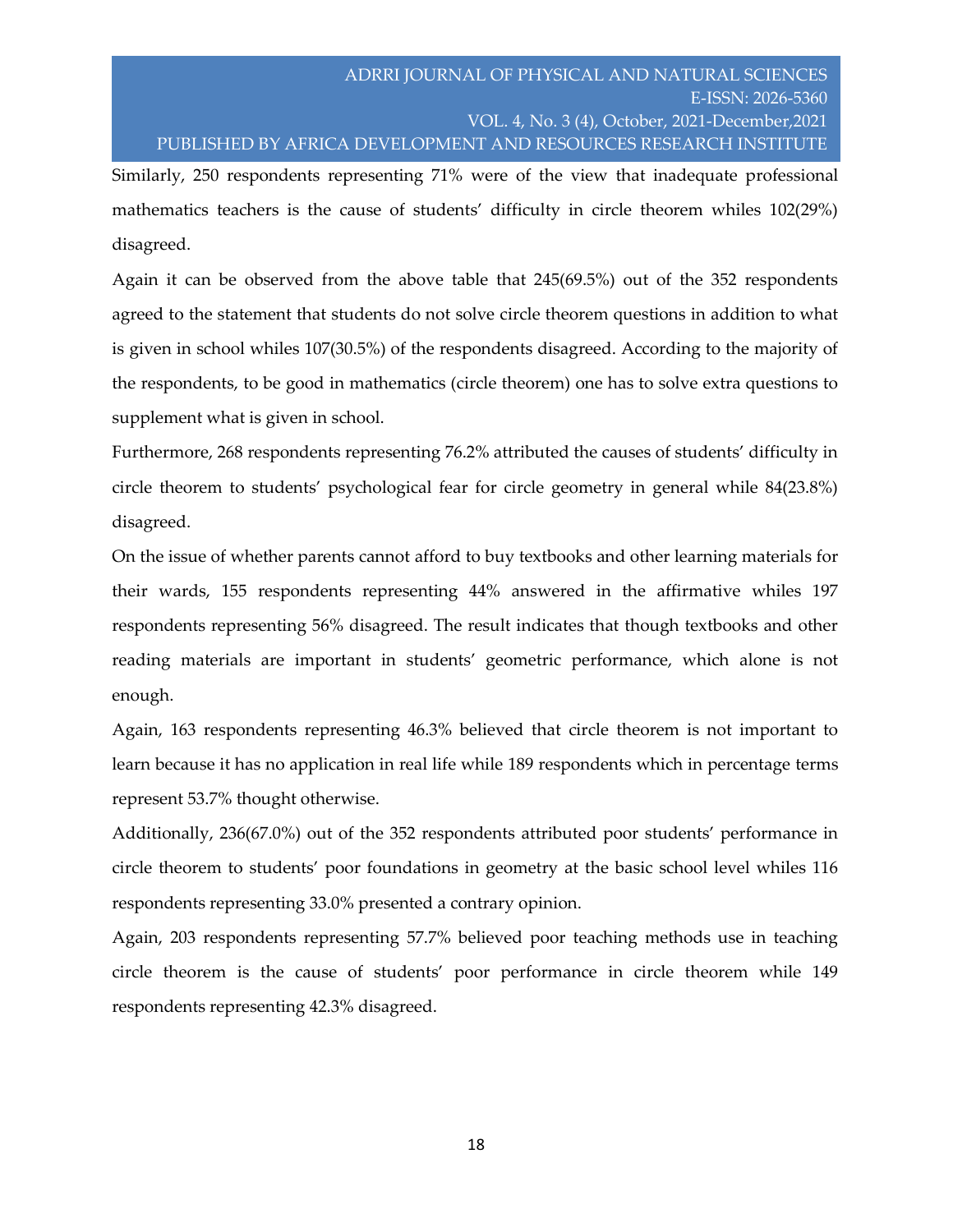## ADRRI JOURNAL OF PHYSICAL AND NATURAL SCIENCES E-ISSN: 2026-5360 VOL. 4, No. 3 (4), October, 2021-December,2021 PUBLISHED BY AFRICA DEVELOPMENT AND RESOURCES RESEARCH INSTITUTE

Last but not least, 194(55.1%) out of the 352(100%) respondents thought students poor performance in circle theorem was due to inability of some mathematics teachers to practicalise the teaching and learning of circle theorem concept whiles 158 (44.9%) respondents disagreed. Tables 4.1 and 4.2 above reveal that the causes except inadequate professional mathematics teachers, weak foundations of most mathematics teachers in circle geometry, parents unable to buy textbooks and other learning materials for students and circle theorem lack applications in real life are factors accountable for students' difficulty in solving circle theorem questions at Colleges of Education in Ghana.

It is worth noting that most teachers and students strongly agree to the fact that the weak mathematical bases of students at the basic level, lack of instructional aids, students' psychological fear, large classes, poor preparation on the part of some mathematics teachers, lack of motivations to encourage mathematics teachers and students' attitudes towards circle geometry are the main problems facing the teaching and learning of circle theorem as shown in the tables above, the major one being lack of instructional aid in teaching the topic.

## *Research Question 2*

*What is the approach that could be employed to help remedy students' difficulty in learning circle geometry?* Research question 2 was answered using responses to items  $11 - 20$  on both the teachers' and

students' questionnaires. The collected data was again analysed using percentages. The responses are showed in tables 4.3 and 4.4.

*Table 4.3: Tutors' opinion on the strategies that could be employed to help students overcome their circle geometry difficulty.*

| S/N | ltem                                                                                    | Extent of agreement  |                 |  |                          |         |  |
|-----|-----------------------------------------------------------------------------------------|----------------------|-----------------|--|--------------------------|---------|--|
|     |                                                                                         | <b>SA</b><br>$F(\%)$ | $F($ %) $F($ %) |  | <b>SD</b><br>$F($ %)     | Total   |  |
| 11. | There should be adequate instructional $24(100)$ -<br>aids for teaching circle geometry |                      |                 |  | $\overline{\phantom{a}}$ | 24(100) |  |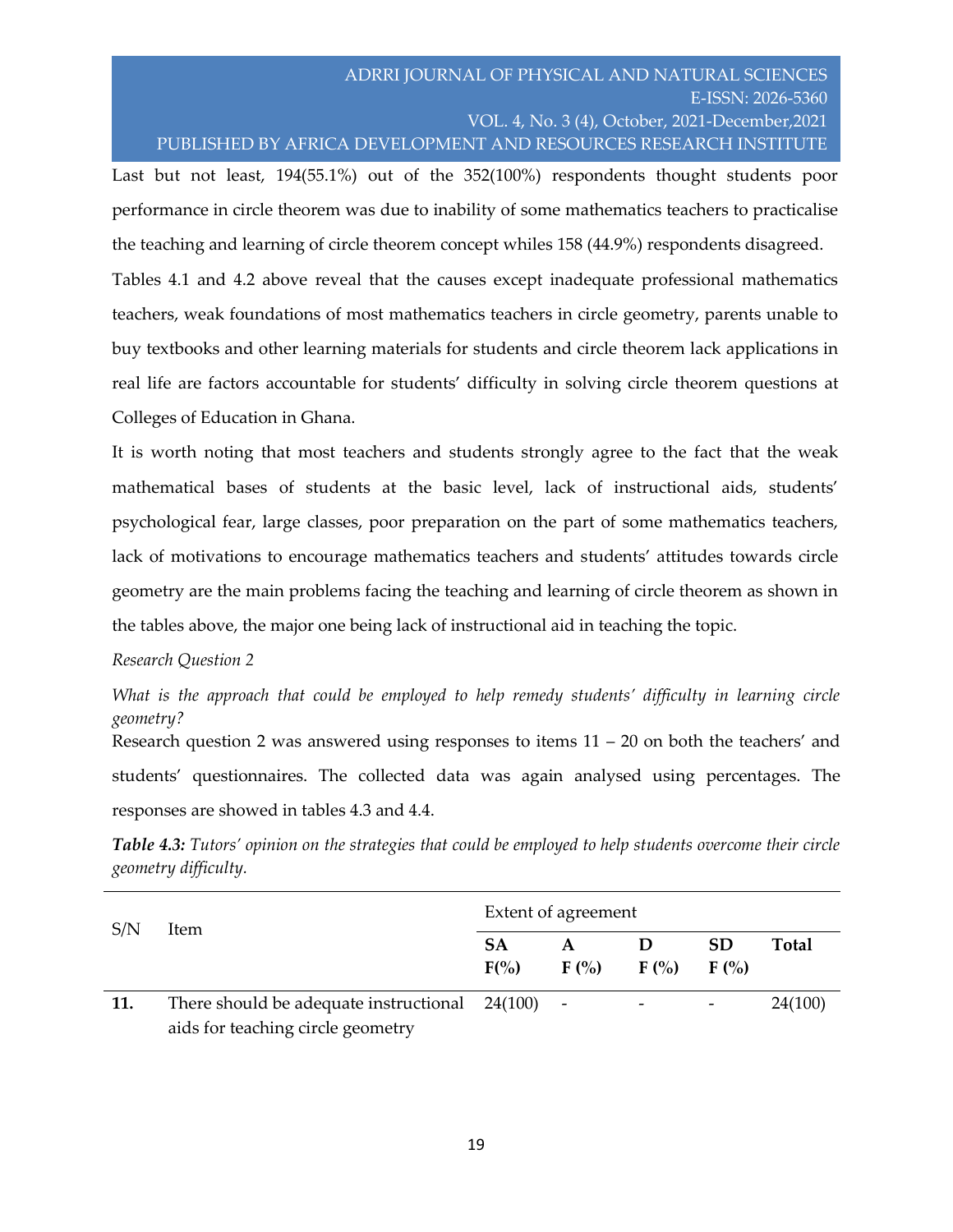|     | ADRRI JOURNAL OF PHYSICAL AND NATURAL SCIENCES                                                                       | VOL. 4, No. 3 (4), October, 2021-December, 2021 |          |  | E-ISSN: 2026-5360 |
|-----|----------------------------------------------------------------------------------------------------------------------|-------------------------------------------------|----------|--|-------------------|
|     | PUBLISHED BY AFRICA DEVELOPMENT AND RESOURCES RESEARCH INSTITUTE                                                     |                                                 |          |  |                   |
| 12. | Teacher should use both intrinsic and<br>extrinsic motivation to arouse students'<br>interest in geometry lessons.   | 20(83.3)                                        | 4(16.7)  |  | 24(100)           |
| 13. | There should be in-service training and<br>workshops to update teachers' content<br>knowledge.                       | 12(50)                                          | 12(50)   |  | 24(100)           |
| 14. | Class sizes should be reduced to a<br>maximum of 30 students to enable<br>teachers have enough time for<br>students. | 24(100)                                         |          |  | 24(100)           |
| 15. | Parents should endeavor to provide<br>textbooks and other learning materials<br>for their wards.                     | 16(66.7)                                        | 8(33.3)  |  | 24(100)           |
| 16. | Geometry lessons should be linked to<br>everyday life situations.                                                    | 20(83.3)                                        | 4(16.7)  |  | 24(100)           |
| 17. | The classroom settings should be<br>enabling for learning to strive.                                                 | 20(83.3)                                        | 4(16.7)  |  | 24(100)           |
| 18. | Mathematics teachers should use<br>varieties of methods when teaching<br>circle theorem.                             | 24(100)                                         |          |  | 24(100)           |
| 19. | There is a need for geometry teachers<br>to individualized learning.                                                 | 8(33.3)                                         | 16(66.7) |  | 24(100)           |
| 20. | There should be motivations to<br>encourage mathematics teachers to put<br>up their best.                            | 12(50)                                          | 12(50)   |  | 24(100)           |

From table 4.3, it could be seen that all the 24 mathematics tutors representing 100% agreed unanimously to the fact that, all the factors listed above are responsible for ensuring effective teaching of circle theorem at the Colleges of Education, Ghana.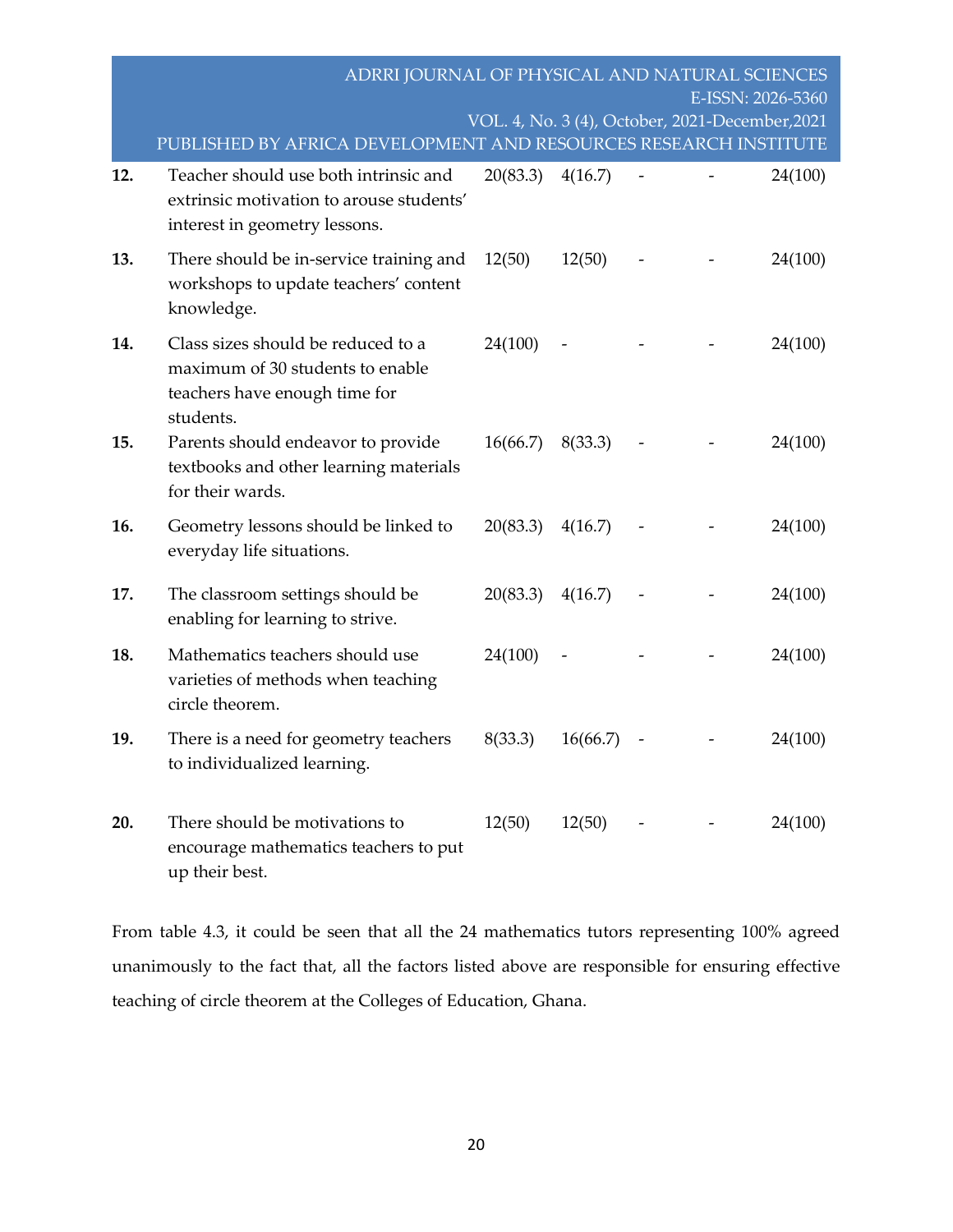*Table 4.4: Opinion of students on the approaches that could be employed to help overcome their circle geometry difficulty.*

| S/N | Item                                                                                                                                 | Extent of agreement |              |                          |           |              |
|-----|--------------------------------------------------------------------------------------------------------------------------------------|---------------------|--------------|--------------------------|-----------|--------------|
|     |                                                                                                                                      | <b>SA</b>           | $\mathbf{A}$ | D                        | <b>SD</b> | <b>Total</b> |
|     |                                                                                                                                      | $F(\% )$            | $F(\% )$     | $F(\% )$                 | $F(\% )$  |              |
| 11. | should<br>be adequate<br>There<br>instructional aids for teaching<br>circle geometry.                                                | 266(75.6)           | 86(24.4)     | $\overline{\phantom{a}}$ |           | 352(100)     |
| 12. | Teacher<br>should<br>both<br>use<br>intrinsic<br>and<br>extrinsic<br>motivation to arouse students'<br>interest in geometry lessons. | 352(100)            |              |                          |           | 352(100)     |
| 13. | should<br>be<br>adequate<br>There<br>mathematics<br>professional<br>teachers for<br>teaching circle<br>theorem.                      | 311(88.4)           | 41(11.6)     |                          |           | 352(100)     |
| 14. | should be in-service<br>There<br>and workshops<br>training<br>to<br>update<br>teachers'<br>content<br>knowledge.                     | 350(99.4)           | 2(0.6)       |                          |           | 352(100)     |
| 15. | The teaching of circle geometry $352(100)$<br>should be made practical.                                                              |                     |              |                          |           | 352(100)     |
| 16. | Parents should buy textbooks<br>and other learning materials for<br>students.                                                        | 320(91)             | 32(9)        |                          |           | 352(100)     |
| 17. | The teaching of circle geometry<br>should be linked to everyday<br>life situations.                                                  | 352(100)            |              |                          |           | 352(100)     |
| 18. | Students should be given 226(64.2) 85(24.2) 41(11.6) -<br>enough exercise to practice at<br>home.                                    |                     |              |                          |           | 352(100)     |
| 19. | Teachers should individualize 298(84.7) 54(15.3) -<br>the teaching and learning of<br>circle geometry.                               |                     |              |                          |           | 352(100)     |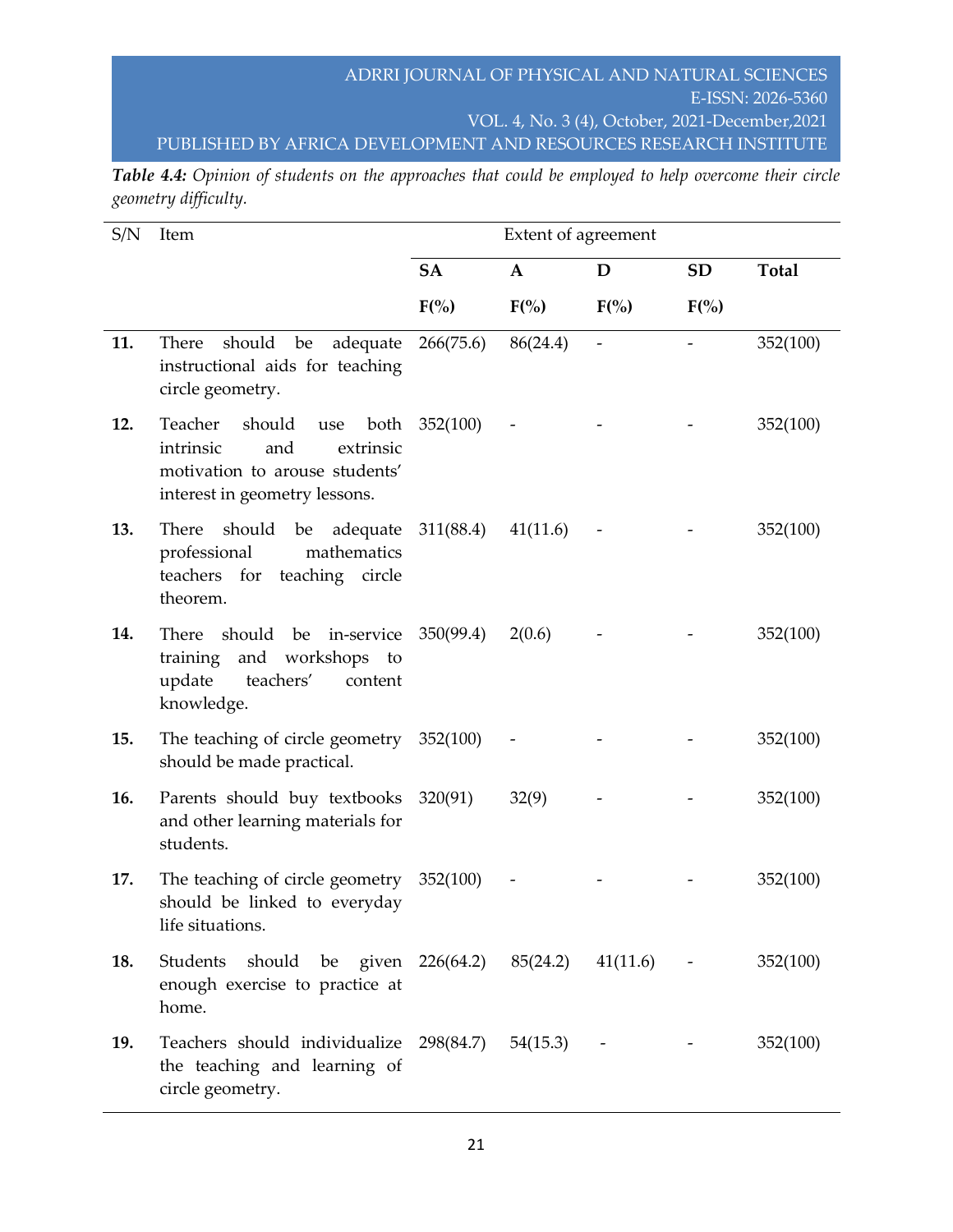|     | ADRRI JOURNAL OF PHYSICAL AND NATURAL SCIENCES                   |  |
|-----|------------------------------------------------------------------|--|
|     | E-ISSN: 2026-5360                                                |  |
|     | VOL. 4, No. 3 (4), October, 2021-December, 2021                  |  |
|     | PUBLISHED BY AFRICA DEVELOPMENT AND RESOURCES RESEARCH INSTITUTE |  |
| 20. | Parents should keep track of 347(98.6) 5(1.4)<br>352(100)        |  |
|     | mathematical<br>wards<br>their                                   |  |
|     | performance.                                                     |  |

The result in table 4.4 shows that all the ten strategies listed above will promote better understanding of circle geometry at Colleges of Education in Ghana when adopted.

#### *Research Question 3*

*Is there any statistically significant difference in the average test scores between genders in circle theorem?*

*Table 4.5: Descriptive Statistics Geometric Score for male and female*

| Gender | N   | Mean    | <b>Std. Deviation</b> | <b>Std. Error Mean</b> |
|--------|-----|---------|-----------------------|------------------------|
| Male   | 186 | 38.4785 | 5.25995               | .38568                 |
| Female | 166 | 38.5422 | 3.71826               | .28859                 |

The descriptive statistics table 4.5 shows that the males had a mean score of 38.48 while the females had a mean score of 38.54. The mean score difference between the male and the female was 0.06. The standard deviation for the male and the female were respectively 5.26 and 3.72. To determine whether the geometric mean score of males differed from that of the females, an independent sample t-test was conducted. Table 4.6 highlights the details of the results obtained.

*Table 4.6: Independent Sample t-Test for gender* 

| t-test for Equality of Means |     |                       |                    |                          |                                              |        |  |  |
|------------------------------|-----|-----------------------|--------------------|--------------------------|----------------------------------------------|--------|--|--|
| T                            | Df  | Sig. $(2-$<br>tailed) | Mean<br>Difference | Std. Error<br>Difference | 95% Confidence Interval of<br>the Difference |        |  |  |
|                              |     |                       |                    |                          | Lower                                        | Upper  |  |  |
| $-.130$                      | 350 | .897                  | .06367             | .49094                   | $-1.02924$                                   | .90190 |  |  |

The results from Table 4.6 indicated that male (M = 38.48, SD = 5.26) and female (M = 38.54, SD = 3.72); t  $(350) = -.130$ ;  $p = .897$ ) students do not differ in term of their performance in circle geometry).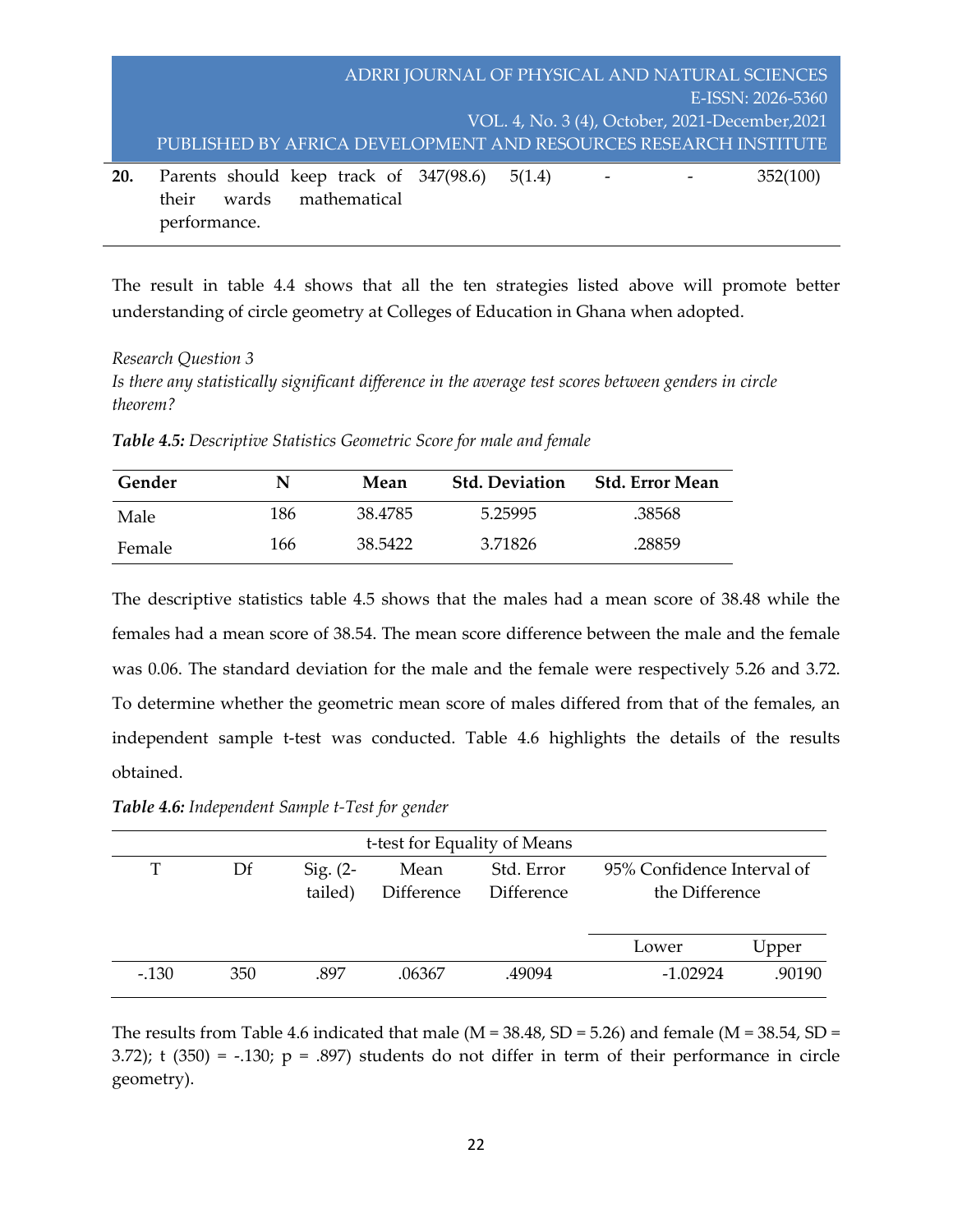#### **DISCUSSION**

The focus of this study was to find out the causes of students' difficulties in answering circle theorem questions. The major causes identified in the study were: (1) poor foundations of students at the basic school level. This finding is supported by (Adolphus, 2011; Bosson-Amedenu, 2017; Surendra, 2016), (2) lack of instructional aids for teaching circle theorem. This result is in agreement with the studies of Johnson-Wilder and Mason (2005); Egwu, Asuque and Ofori (2018); Fabiyi (2017); Ntshengedzeni (2015); Mifetu, Kpotosu, and Amegbor (2019); (3) students' psychological fear for circle theorem. This result confirms the findings of Ejiofor-Chima and Accra (2019); (4) lack of motivations to encourage mathematics teachers to put up their best. This finding is consistent with that of Mifetu, Kpotosu, Bessah and Amegbor (2019); and (5) students' poor attitude towards the teaching and learning of circle theorem. This result is in line with the findings of Adegun and Adegun (2013); Adolphus (2011); Fabiyi (2017) and Ntshengedzini (2015) who all concluded poor altitude of students towards learning geometry as the main problem students face as far the teaching and learning of circle theorem is concern. The study however disagreed with the finding of Johnson–Wilder and Mason (2005) who attributed the causes of students' difficulty in geometry to teachers' poor foundation in geometry.

The study also aimed at finding strategies that could be adopted to help students at the Colleges of Education to overcome their difficulties in learning circle geometry. From the analyses of the students' and teachers' questionnaire, the following strategies were found appropriate: (1) usage of relevant teaching aids. This finding is supported by (Adolphus, 2011: Mason, 2005; Ntshengedzeni (2015); Mifetu, Kpotosu, and Amegbor (2019)); (2) motivation. This finding is consistent with that of Adegun and Adegun (2013); (3) Appropriate teaching methods. This finding agrees with the studies of Surendra, 2016; Fabiyi, 2017); (4) Application of circle geometry to real life situations. This finding is in agreement with the studies of Ntshengedzeni (2015), and (5) having positive attitude towards geometry. The result is supported by the studies of (Adegun and Adegun, 2013; Surendra, 2016; Fabiyi, 2017).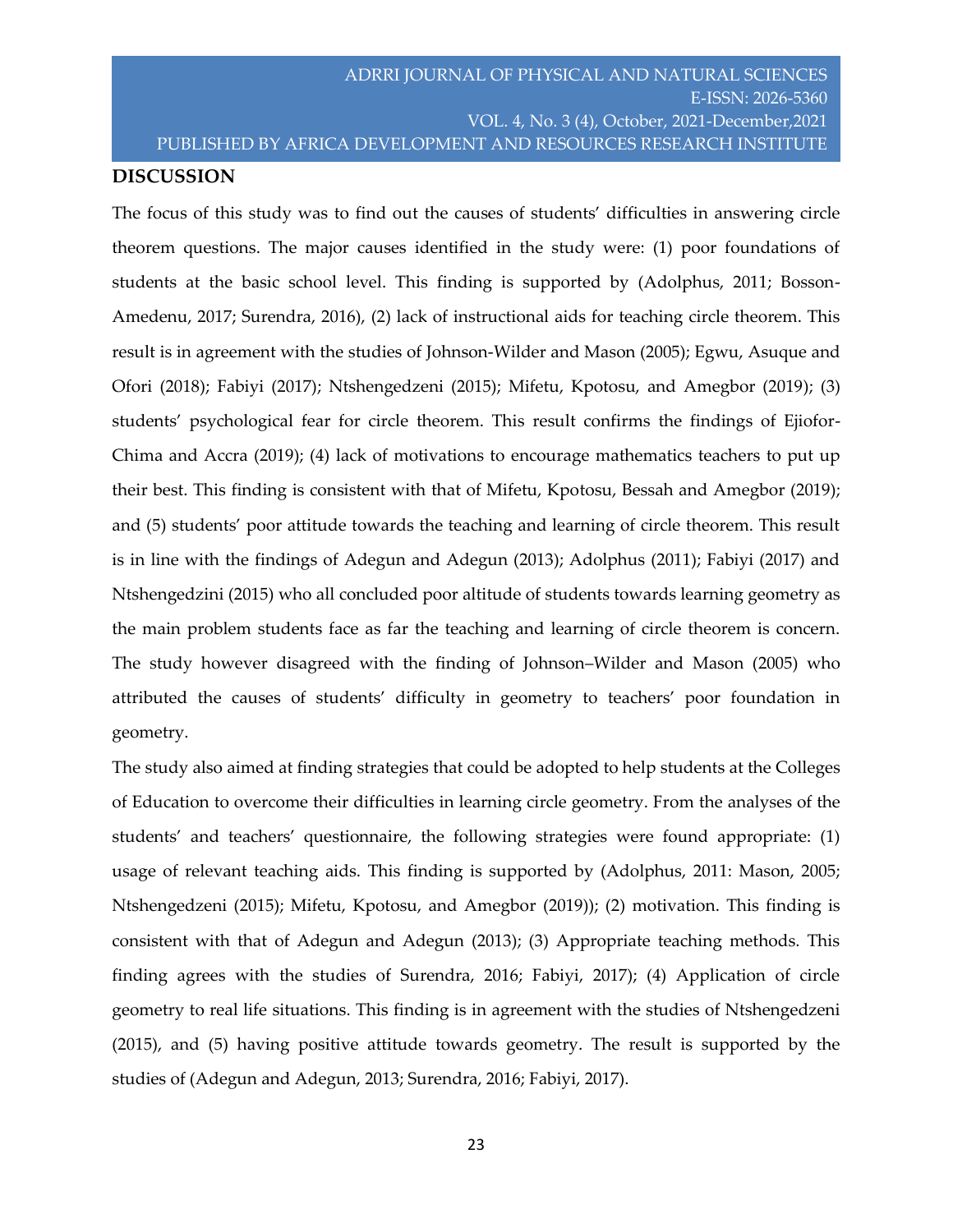The study again investigated whether male and female differ in terms of their geometric performance. From the result, it was evident that male (M =  $38.48$ ; SD =  $5.26$ ) and female (M = 38.54; SD = 3.72) students do not differ in term of their geometric performance. This result confirms the findings of Arhim and Offoe, (2015) and Anas (2018), who has all found no statistical differences in their researches on gender differences in mathematics. The result however differs from that of Abbas and Habu (2014) whose study shown that male students perform better in Geometry Retention-Test than female students. From the researchers' point of view, this study does not provide enough evidence to suggest that any of the sexes performed better than the other.

## **Summary**

From the data analyses and theoretical point of view, the following findings were made:

- 1 The students have poor attitudes towards the teaching and learning of circle geometry.
- 2 Students have psychological fear for circle geometry which affects the way they learn the concept.
- 3 Large classes make it difficult for both teachers and students to practicalise circle geometry.
- 4 Lack of teaching and learning resources makes circle theorem difficult
- 5 Students have weak foundations in geometry from the basic school.
- 6 Some mathematics teachers do not handle circle theorem well because they themselves have weak foundations in circle geometry.
- 7 Some mathematics teachers do not put up their best due to lack of motivation in teaching circle geometry.
- 8 Male students do not differ from that of the female students in their geometric learning.

## **RECOMMENDATIONS**

The following recommendations have been made as a result of the findings of the study:

- Teaching aids should be made an integral part in the teaching of mathematics especially geometry.
- Individual differences exist among learners and therefore geometry teachers should cater for the diverse needs of learners.
- Teacher should use both intrinsic and extrinsic motivation to arouse students' interest in geometry lessons.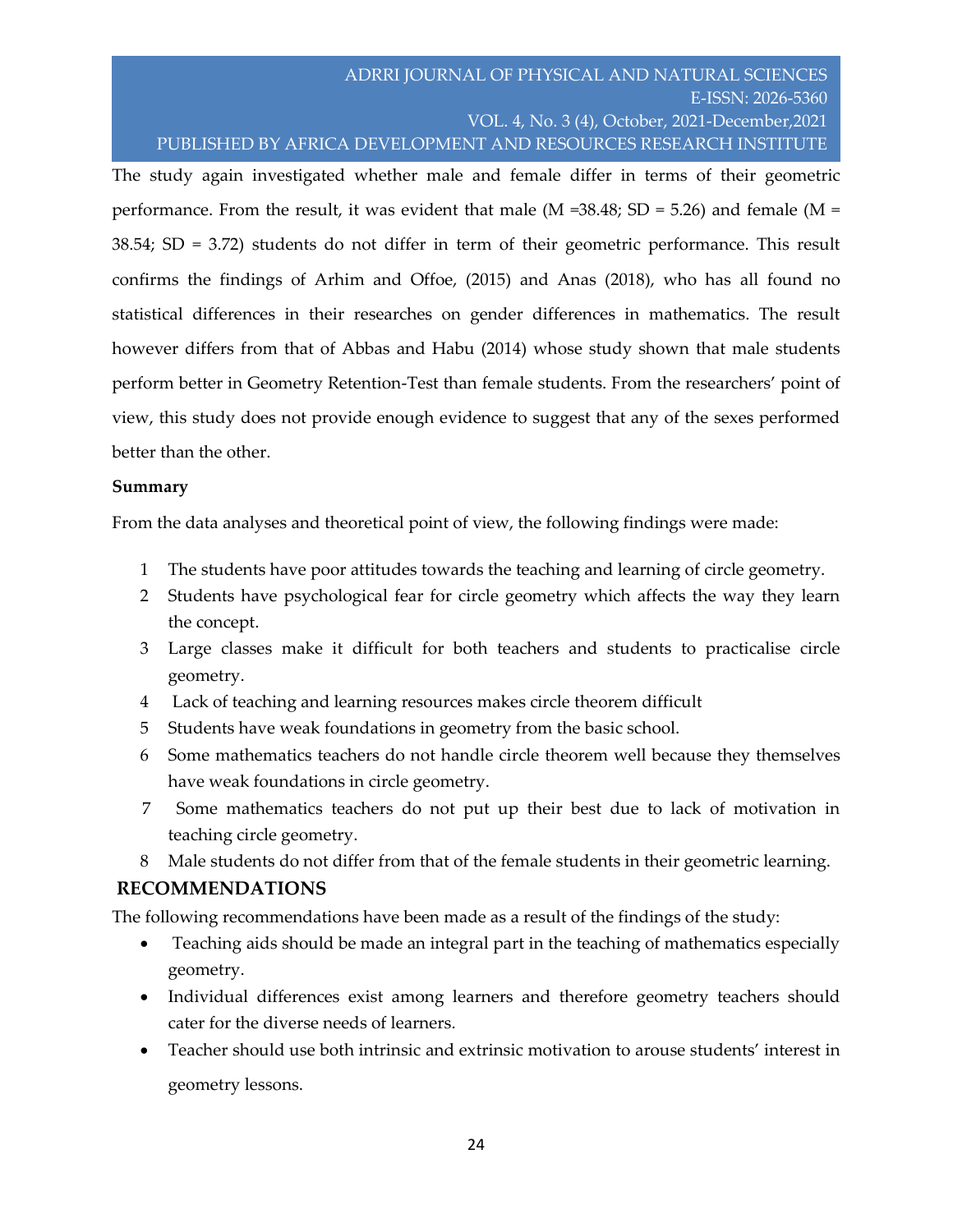- Ghana Tertiary Education Commission (GTEC), Ghana Education Service (GES), Mathematics Teachers' Association of Ghana (MAG) should as a matter of urgency organize professional development workshop for all teachers to update their knowledge in geometry.
- Class sizes should be reduced to a maximum of 30 students to allow teachers enough time to attend to students' needs.
- Geometry lessons should be linked to everyday life situations to reduce the perceived difficulty in geometry concepts.
- Mathematics teachers should employ pedagogically appropriate strategies in teaching circle geometry.
- College mathematics tutors should as much as possible employ gender responsive pedagogy in teaching circle geometry for the benefits of both male and female students.

## **REFERENCES**

- Abbas, M. G., & Habu, G. (2014). Effect of gender-related differences in academic achievement and retention of senior secondary school students taught geometry using problem solving approach. *International Conference on Education in Mathematics, Science & Technology*, *1*, 484-488.
- Adegun, I., K. & Adegun, B. O. (2013). Students and teachers' view of difficult areas in mathematics syllabus: basic requirement for science and engineering education. *Journal of Education and Practice*, *4*(12)
- Achor, E. E., Imoko, B .I. & Uloko, S. E. (2010). Effect of ethnomathematics teaching approach on senior secondary students' achievement and retention in Locus. *Educational Research and Review, 4*(8), 385–390.
- Adolphus, T. (2011). Problem of teaching and learning of geometry in secondary schools in River State, Nigeria. *International Journal of Emerging Sciences*, *1*(2), 143– 152.
- Ahmad, T. B. T., Basha, K. M., Marzuki, A. M., Hisham, N. A., & Sahari, M. (2017). Faculty's acceptance of computer based technology: Cross-validation of an extended model. *Australasian Journal of Educational Technology, 26*(2), 268-279.
- Akayuure, P., Asiedu-Addo, S.K., Alebna, V. (2016).Investigating the Effect of Origami Instruction on Preservice teachers Spartial Ability and Geometrical Knowledge for Teaching. *International Journal of Education in Mathematics, Science and Technology*. 4(3), pp.198- 209.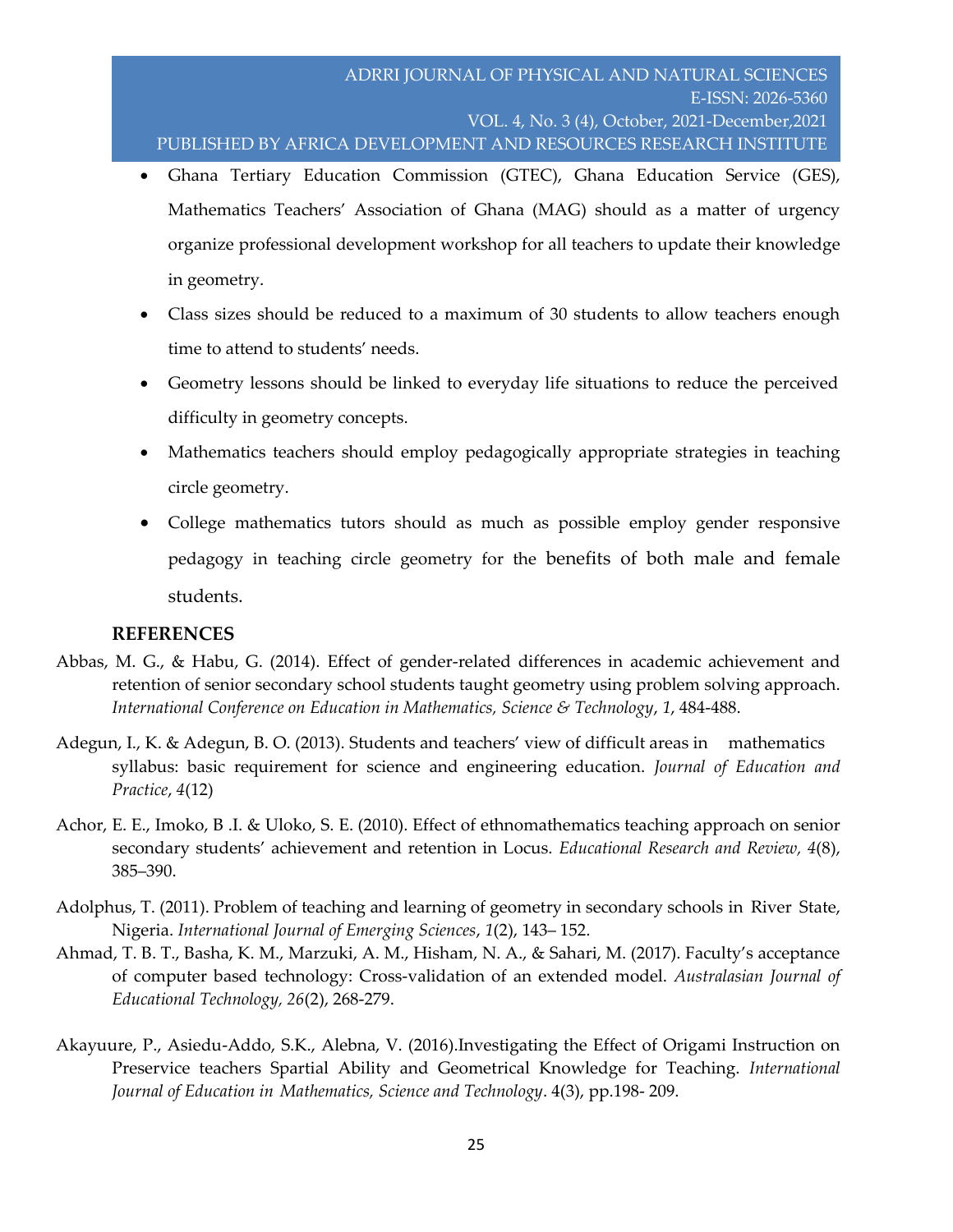- Alex, J. K. & Mamman, K. J. (2014). Gender differences amongst South African senior secondary school learners' geometric thinking levels. *Mediterranean Journal of Social Sciences, 5*(20).
- Anas, S. S. (2018). Gender geometric reasoning stages and gender differences in achievements of preservice teachers of E. P. College of Education, Bimbilla, Ghana. *International Journal of Innovative Research & Development*, *7*(7).
- Arhin, A. K. & Offoe, A.K.(2015). Gender differences and mathematics achievements of senior high students: A case of Ghana national College. *Journal of Education and Practice, 6* (33), 67-74.
- Bosson-Amedenu, S. (2017). Remedial students' perception of difficult concepts in senior high school core mathematics curriculum in Ghana. *Asian Research Journal of Mathematics, 3*(3), 1–13.
- Doris, A., O' Neill, D., & Sweetman, O. (2013). Single sex schooling and maths achievement. Economics of Education Review, *35*, 104-119.
- Egwu, Asuque and Ofori (2018). Geometry viewed as a difficult mathematics. *International Journal of Innovative Science and Research Technology*, *11*(3), 250 – 255.
- Ejiofor Chima, N. A. & Accra, J. F. (2019). Identification and remediation of student's learning difficulties in geometry in River State. *International Journal of Academic Research and Development, 4*(2), 134–141.
- Erdogan, A., Baloglu, M., Kesici, S. (2011). Gender differences in geometry and mathematics achievement and self-efficacy beliefs in geometry. *Egitim Arastirmalari-Eurasian Journal of Educational Research, 43*, 91-106.
- Ezeh, S.I. (2005). Effect of Delayed Formalization Approach on Senior Secondary School Students Achievement in Sequences and Series. Unpublished M.E.D Thesis, University of Nigeria, Nsukka
- Fabiyi, T. R. (2017). Geometry concepts in mathematics perceived difficult to learn by senior secondary school students in Ekiti State, Nigeria. *Journal of Research & Method in Education, 7*(1), 83–94*.*
- Fletcher, J. A., & Anderson, S. (2012). Improving students' performance in mensuration at the senior high school level using the Geometer's Sketchpad. *Journal of Science and Mathematics Eds.*
- Forgasız, H. (2005). Gender and mathematics: re-igniting the debate*. Mathematics Education Research Journal, 17(*1*), 1-2.*
- Ghana Education Service (2013 & 2015). National Early Grade Mathematics Assessment report, Ghana.
- Guven, B., & Kosa, T. (2008). *The effect of dynamic geometry software on student Mathematics teachers' spatial visualization skills*. Online Submission.
- Idris, N. (2006). *Teaching and learning of mathematics: Making sense and developing cognitive ability.* Kuala Lumpur: Utusan Publications & Distributors Sdn. Bhd*.*